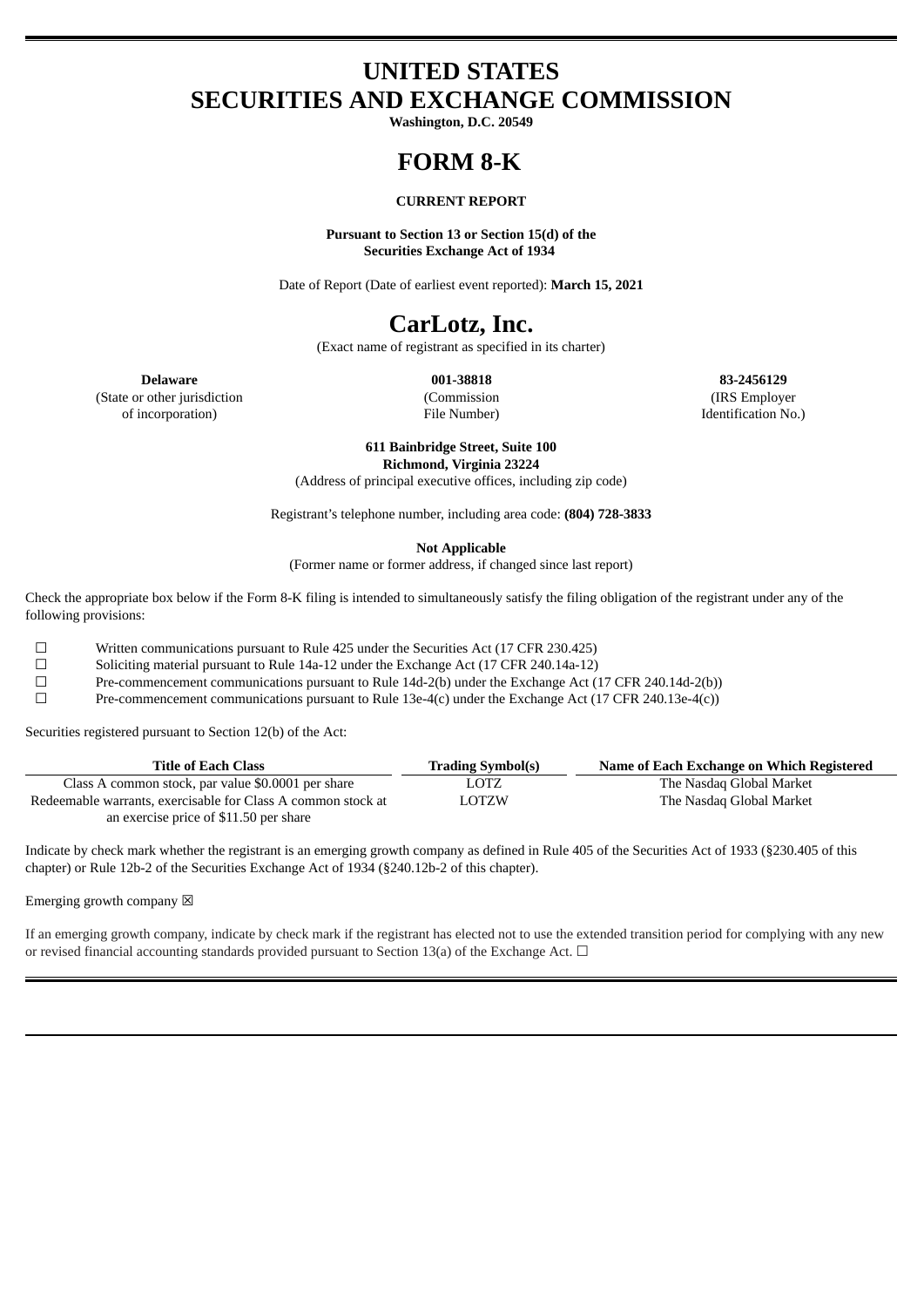# **Item 2.02 Results of Operations and Financial Condition.**

On March 15, 2021, CarLotz, Inc. issued a press release announcing its financial results for the three and twelve months ended December 31, 2020. CarLotz will host an earnings conference call and webcast, Monday, March 15, 2021 at 4:30 p.m, Eastern Standard Time. The conference call may be accessed by calling 1-833-962-1461 (U.S.) or 1-929-517-0392 (International) and the Conference ID is 3417456. A live webcast of the conference call will also be available on the investor relations page of CarLotz' website at investors.carlotz.com. The call will be hosted by CarLotz' Chief Executive Officer, Michael W. Bor, and Chief Financial Officer, Thomas W. Stoltz. The press release dated March 15, 2021 is attached to this Current Report on Form 8-K as Exhibit 99.1 and is incorporated herein by reference in its entirety.

## **Item 9.01. Financial Statements and Exhibits.**

(d) Exhibits

See the Exhibit Index below, which is incorporated by reference herein.

## **EXHIBIT INDEX**

| <b>Exhibit No.</b> | <b>Exhibit Title</b>               |
|--------------------|------------------------------------|
| 99.1               | Press release dated March 15, 2021 |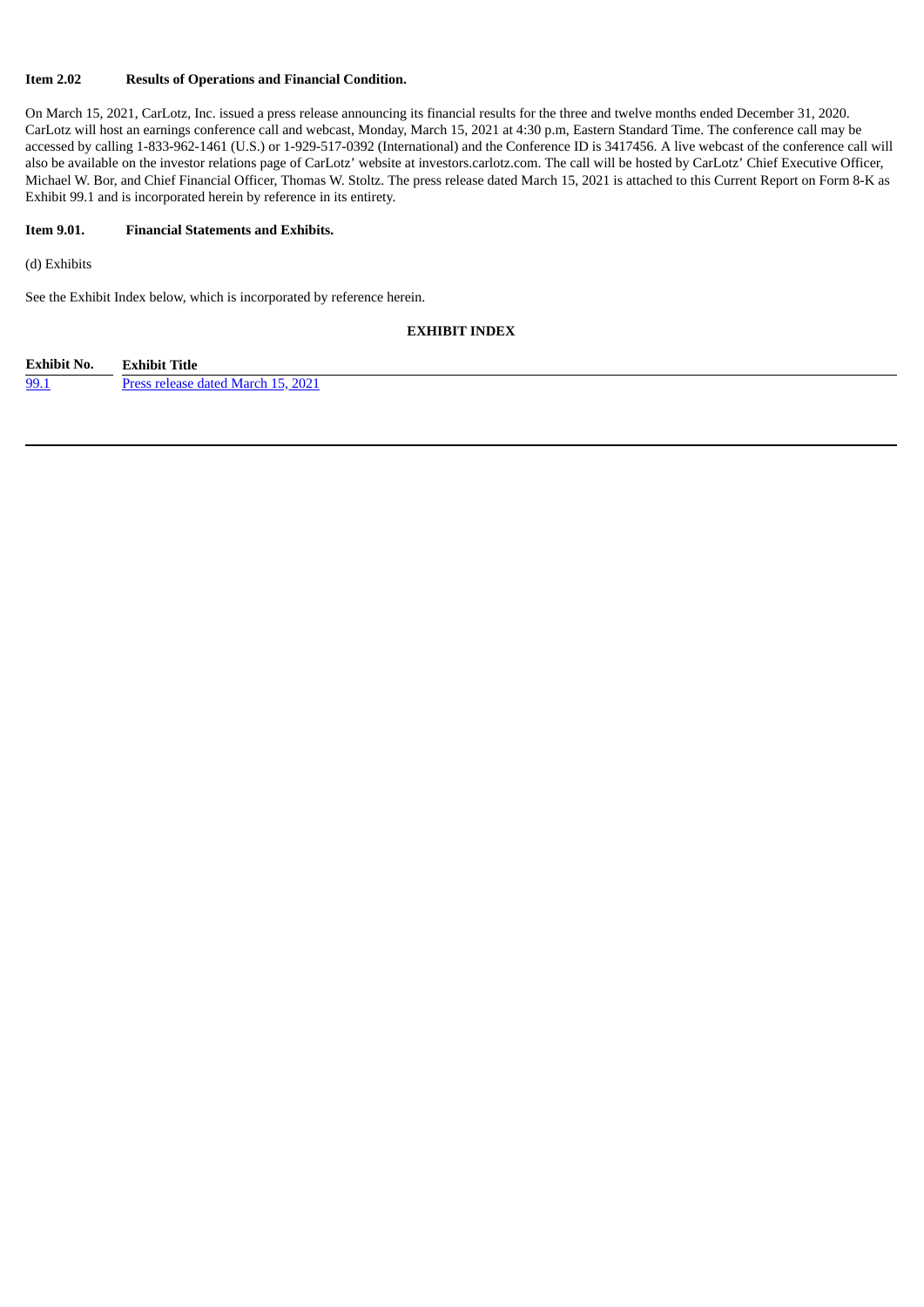# **SIGNATURE**

Pursuant to the requirements of the Securities Exchange Act of 1934, the registrant has duly caused this report to be signed on its behalf by the undersigned hereunto duly authorized.

# **CARLOTZ, INC.**

Dated: March 15, 2021 By: /s/ Rebecca C. Polak Name:Rebecca C. Polak Title: Chief Commercial Officer and General Counsel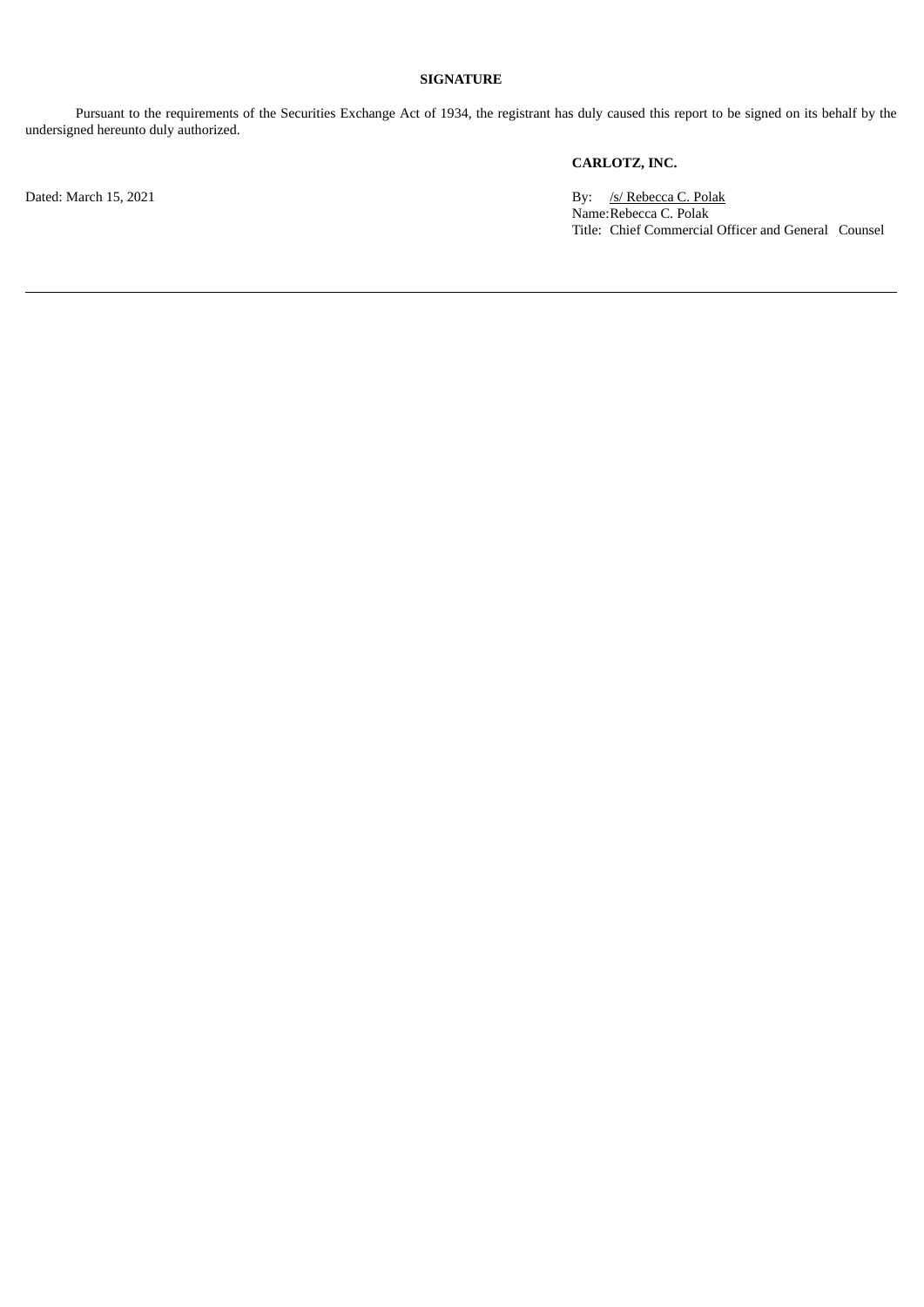## <span id="page-3-0"></span>CarLotz Announces Record Revenue and Retail Unit Sales in Fourth Quarter 2020, with Significant Growth Expected in 2021

## **Fourth Quarter Unit Sales of 1,815, Ahead of Expectations Fourth Quarter Revenue Growth of 40% to \$37.0 million, Ahead of Expectations Provides First Quarter and 2021 Outlook**

**March 15, 2021 – Richmond, VA** – CarLotz, Inc. ("CarLotz" or the "Company"), a leading consignment-to-retail used vehicle marketplace, today announced financial results for the fourth quarter and full year ended December 31, 2020.

#### **Highlights of Fourth Quarter 2020 Financial Results**

- Net revenues exceeded expectations and increased 40% to \$37.0 million from \$26.4 million in the same period in 2019. This growth was driven by double-digit growth in retail units, retail average selling price, and financing and product revenues
- · Retail unit sales exceeded expectations and were 1,815 compared to 1,614 in the prior year period, an increase of 12%
- Financing and F&I Product Sales increased 49% year over year for the quarter
- Gross profit increased 25% to \$2.5 million from \$2.0 million in the prior year period
- · Retail gross profit per unit ("Retail GPU") increased 25% to \$1,546 from \$1,241 in the prior year period
- · SG&A expenses increased 36% to \$6.4 million from \$4.7 million in the same period in 2019. This increase was driven by the hiring of corporate personnel to support hub growth and some compliance costs associated with preparing to go public
- · Net Loss attributable to common shareholders was \$(4.8) million, or \$(1.30) per diluted share, in the fourth quarter 2020 versus \$(4.6) million, or \$(1.23) per diluted share in the prior year period
- · Adjusted EBITDA was \$(3.9) million compared to \$(2.6) million in the fourth quarter of 2019

#### Michael Bor, Chief Executive Officer and Co-Founder of CarLotz, Inc, commented:

"Our fourth quarter and full-year revenue exceeded our expectations driven by strong unit sales growth, which gives us momentum as we kick off 2021. This last year was a transformative year for CarLotz as our dedicated and tenacious team navigated through one of the most volatile periods in recent history. I'm thrilled to report that through a disruptive pandemic, shutdowns, limited operations, and wholesale market volatility, this ever-resilient CarLotz team has forged ahead with great success."

Mr. Bor continued: "The team continues to execute on its mission to provide the world's greatest automotive retail experience. We are excited to have executed a merger with Acamar Partners Acquisition Corp. in January that resulted in our debut as a public company, and we have established the foundation required to continue to build and grow through 2021 and beyond."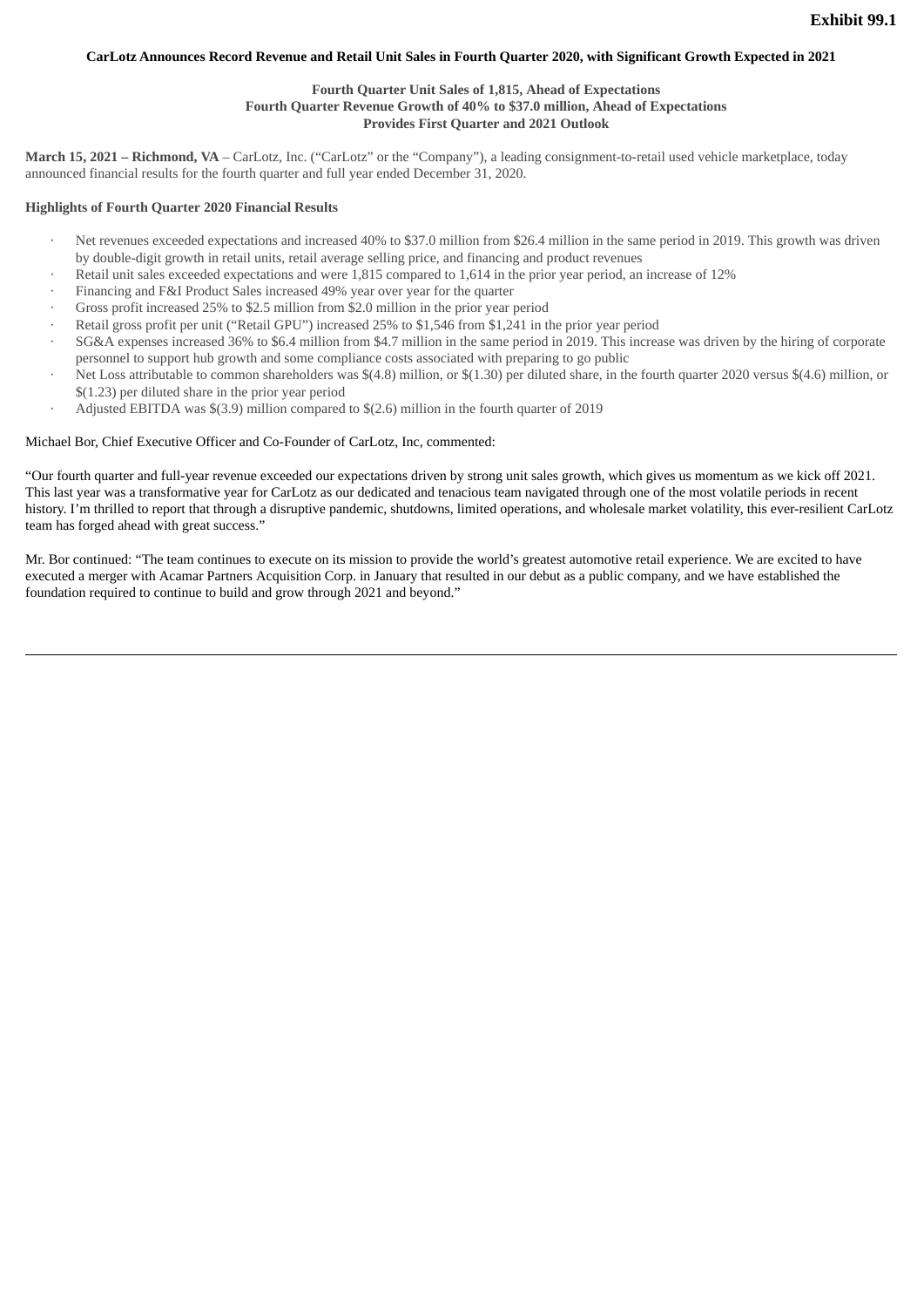

# **Highlights of Fiscal Year 2020 Financial Results**

- · Net revenues exceeded expectations and increased 16% to \$118.6 million from \$102.5 million in 2019. This growth was driven by double-digit growth in retail average selling price and financing and product revenues
- Unit sales were 6,215 compared to 6,435 in the prior year (impacted by Covid-19)
- · Financing and F&I Product Sales increased 25% compared to 2019
- · Gross profit increased 29% to \$11.3 million from \$8.7 million in 2019
- Retail GPU increased 29% to \$1,797 from \$1,393 in the prior year
- · SG&A expenses decreased 4% to \$17.6 million from \$18.3 million in 2019. The decrease resulted from disciplined cost management during the Covid-19 impacted months
- · Net Loss attributable to common stockholders was \$(8.4) million, or \$(2.27) per diluted share, in 2020 versus \$(14.3) million, or \$(3.84) per diluted share, in 2019
- Adjusted EBITDA was  $$(6.3)$  million compared to  $$(9.5)$  million in 2019

#### **Recent Business Highlights**

- · Opened two new hubs in Seattle and Orlando-area as announced on February 2, 2021
- · Announced planned new hub openings in Nashville, Tennessee by the end of March and Charlottesville, Virginia in May
- · Expanded multi-faceted strategic relationship with Ally Financial, as announced on March 11, 2021

## **Subsequent Events**

As previously announced, the Company completed its merger transaction with Acamar Partners on January 21, 2021. As a result of the transaction, the Company raised \$315 million of net cash to fund its growth plans for the foreseeable future.

## **First Quarter and 2021 Financial Outlook**

For the first quarter of 2021, the Company expects the following:

- Three hub openings (Seattle, Orlando and Nashville)
- Retail Units Sold of 1,900 to 2,100
- Net Revenue of \$42 to \$46 million
- · Gross Profit of \$1.6 to \$2.0 million
- · Retail GPU of \$1,300 to \$1,500
- SG&A expenses of \$17 to \$19 million
- Net Loss of  $$(16)$  to  $$(15)$  million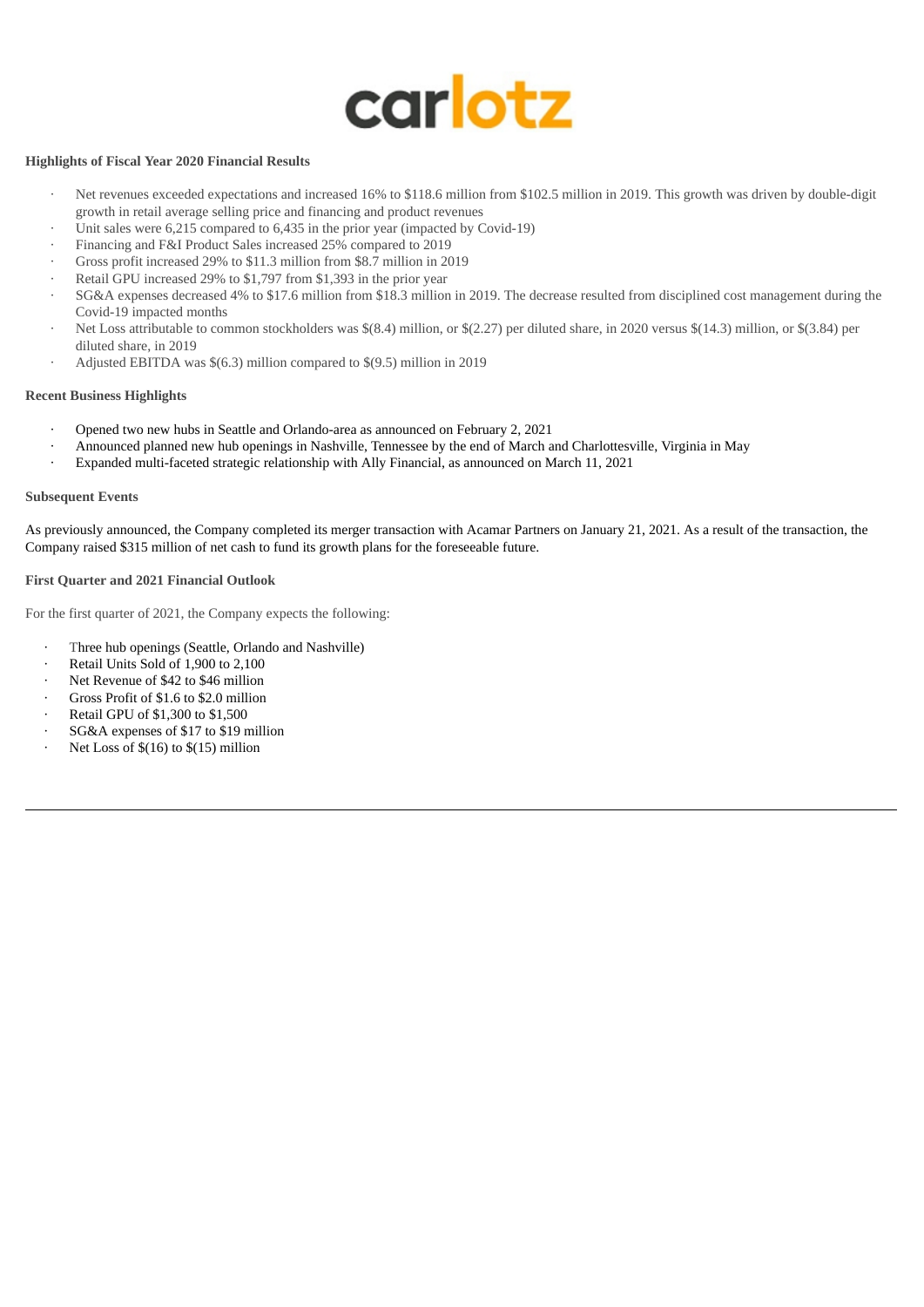

## For 2021, the Company expects the following:

- · 14 to 16 hub openings (includes Seattle, Orlando and Nashville), most of which are expected to open in the back half of the year
- Retail Units Sold of 18,000 to 20,000 with 13,000 to 15,000 in the second half of year
- Net Revenue of \$335 to \$375 million
- Gross Profit of \$30 to \$37 million
- Retail GPU of \$1,800 to \$2,000
- · SG&A expenses of \$107 to \$112 million
- Depreciation expense of \$3 to \$4 million
- · Interest expense of \$400,000 to \$500,000
- Net Loss of  $$(87)$  to  $$(74)$  million
- Fully diluted weighted average common shares outstanding of 113.6 million
- Capital expenditures of \$45 to \$50 million

## **Webcast and Conference Call Information**

A conference call to discuss the fourth quarter and 2020 financial results is scheduled for today, March 15, 2021 at 4:30 pm ET. Interested parties may listen to the conference call via telephone by dialing 1-833-962-1461, or for international callers, 1-929-517-0392. A telephone replay will be available until 11:59 pm ET on March 22, 2021 and can be accessed by dialing 1-855-859-2056, or for international callers, 1-404-537-3406 and entering replay Pin number: 3417456.

The conference call webcast will be available at www.investors.carlotz.com.

## **About CarLotz, Inc.**

CarLotz is a used vehicle consignment and Retail Remarketing™ business that provides our corporate vehicle sourcing partners and retail sellers of used vehicles with the ability to access the previously unavailable retail sales channel while simultaneously providing buyers with prices that are, on average, below those of traditional dealerships. Our mission is to create the world's greatest vehicle buying and selling experience. We operate a technology-enabled buying, sourcing and selling model that offers a seamless omni-channel experience and comprehensive selection of vehicles while allowing for a fully contactless end-to-end e-commerce interface that enables no hassle buying and selling. Our proprietary Retail Remarketing™ technology provides our corporate vehicle sourcing partners with real-time performance metrics and data analytics along with custom business intelligence reporting that enables price and vehicle triage optimization between the wholesale and retail channel. Through our marketplace model, we generate significant value for both sellers and buyers through price, selection and experience.

#### **Forward-Looking Statements**

This communication contains forward-looking statements within the meaning of the Private Securities Litigation Reform Act of 1995. Generally, forwardlooking statements include statements that are not historical facts, such as statements concerning possible or assumed future actions, business strategies, events or results of operations, including statements regarding CarLotz' expectations or predictions of future financial or business performance or conditions. Forward-looking statements may be preceded by, followed by or include the words "believes," "estimates," "expects," "projects," "forecasts," "may," "will," "should," "seeks," "plans," "scheduled," "anticipates" or "intends" or similar expressions. Such statements are based on management's current expectations and are not guarantees of future performance. Forward-looking statements are subject to risks and uncertainties that could cause actual results to differ materially from the results projected, expressed or implied by these forward-looking statements. Factors that could cause such differences include those disclosed in CarLotz' filings with the SEC, including those resulting from the impact of the ongoing Covid-19 pandemic on our business and general business and economic conditions and our ability to successfully execute our geographic expansion plans. Forward-looking statements speak only as of the date they are made, and CarLotz is under no obligation, and expressly disclaims any obligation, to update, alter or otherwise revise any forwardlooking statement, whether as a result of new information, future events or otherwise, except as required by law.

#### **Investors:**

## CarLotzIR@icrinc.com

**Media:**

CarLotzPR@icrinc.com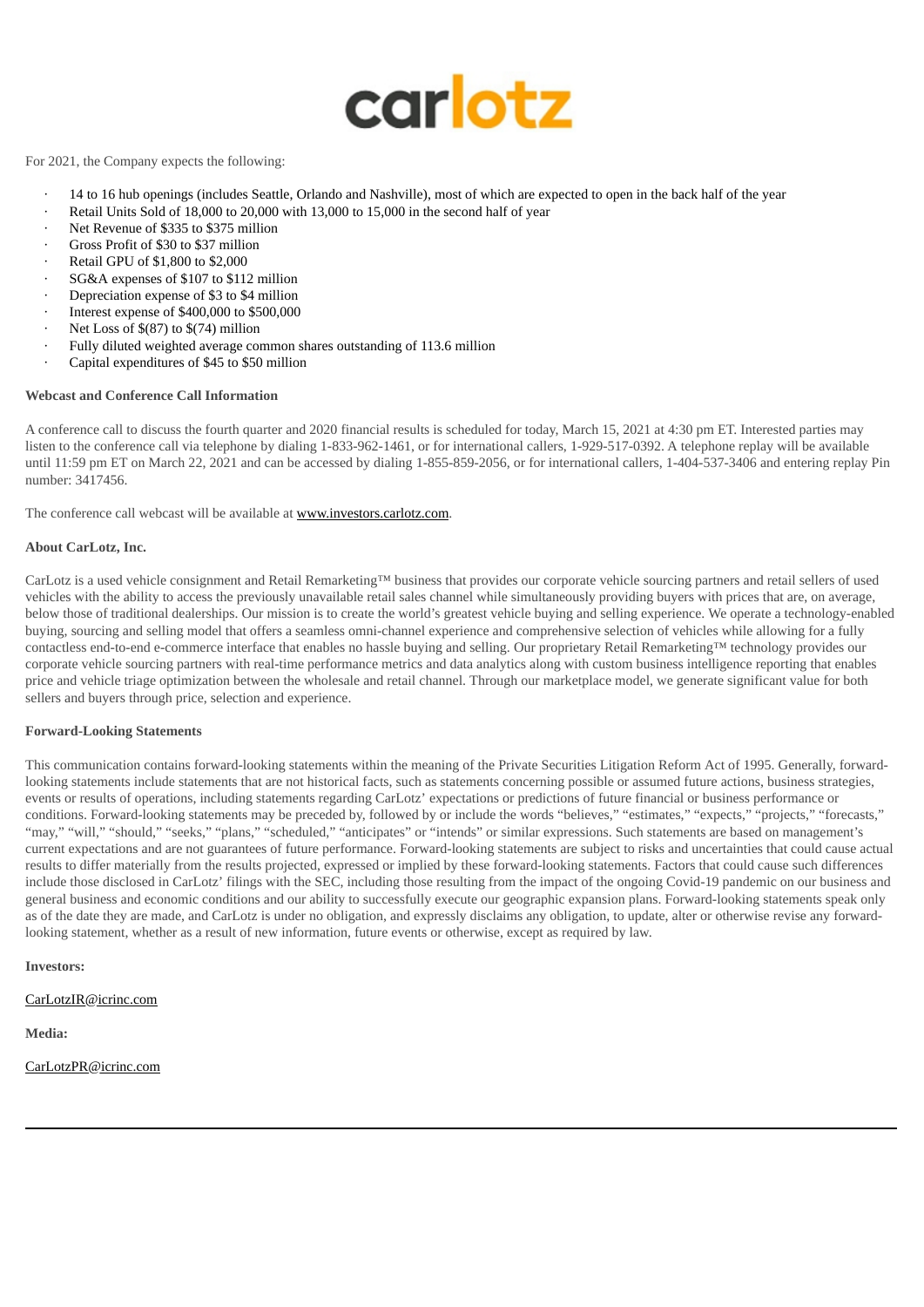

# **CarLotz, Inc. and Subsidiaries — Consolidated Balance Sheets**

# **December 31, 2020 and 2019**

# **(In thousands, except share data)**

|                                                                                                                                   | 2020         |     | 2019      |
|-----------------------------------------------------------------------------------------------------------------------------------|--------------|-----|-----------|
| Assets                                                                                                                            |              |     |           |
| <b>Current Assets:</b>                                                                                                            |              |     |           |
| Cash and cash equivalents                                                                                                         | \$<br>2,208  | \$  | 3,214     |
| Restricted cash                                                                                                                   | 605          |     | 888       |
| Marketable securities - at fair value                                                                                             | 1,032        |     |           |
| Accounts receivable, net                                                                                                          | 4,132        |     | 3,256     |
| Inventories                                                                                                                       | 11,202       |     | 7,625     |
| Other current assets                                                                                                              | 6,679        |     | 234       |
| <b>Total Current Assets</b>                                                                                                       | 25,858       |     | 15,217    |
| Property and equipment, net                                                                                                       | 1,868        |     | 631       |
| Lease vehicles, net                                                                                                               | 173          |     | 444       |
| Other assets                                                                                                                      | 299          |     | 343       |
| <b>Total Assets</b>                                                                                                               | \$<br>28,198 | \$  | 16,635    |
| Liabilities, Redeemable Convertible Preferred Stock, Stockholders' Equity (Deficit)                                               |              |     |           |
| Current Liabilities:                                                                                                              |              |     |           |
| Long-term debt, current                                                                                                           | \$<br>6,370  | -\$ | 2,825     |
| Floor plan notes payable                                                                                                          | 6,039        |     | 6,739     |
| Accounts payable                                                                                                                  | 6,283        |     | 2,134     |
| Accrued transaction expenses                                                                                                      | 6,052        |     |           |
| Accrued expenses                                                                                                                  | 3,563        |     | 1,576     |
| Accrued expenses - related party                                                                                                  | 5,082        |     | 3,102     |
| Other current liabilities                                                                                                         | 256          |     | 434       |
| <b>Total Current Liabilities</b>                                                                                                  | 33,645       |     | 16,810    |
| Long-term debt, less current portion                                                                                              | 2,999        |     |           |
| Redeemable convertible preferred stock tranche obligation                                                                         | 2,832        |     | 3,755     |
| Other liabilities                                                                                                                 | 1,959        |     | 931       |
| <b>Total Liabilities</b>                                                                                                          | 41,435       |     | 21,496    |
| <b>Commitments and Contingencies</b>                                                                                              |              |     |           |
| <b>Redeemable Convertible Preferred Stock:</b>                                                                                    |              |     |           |
| Series A Preferred Stock \$0.001 stated value; authorized 3,052,127 shares; issued and outstanding 2,034,751                      |              |     |           |
| shares; aggregate liquidation preference of approximately \$37,114 and \$34,300 as of December 31, 2020 and<br>2019, respectively | 17,560       |     | 17,560    |
| <b>Stockholders' Equity (Deficit):</b>                                                                                            |              |     |           |
| Common stock, \$0.001 par value; authorized 7,600,000 shares, issued 3,869,118 shares, and outstanding 3,716,526                  |              |     |           |
| shares                                                                                                                            | 4            |     | 4         |
| Additional paid-in capital                                                                                                        | 4,721        |     | 6,560     |
| Accumulated deficit                                                                                                               | (34,037)     |     | (27, 485) |
| Accumulated other comprehensive income                                                                                            | 15           |     |           |
| Treasury stock, \$0.001 par value; 152,592 shares                                                                                 | (1,500)      |     | (1,500)   |
| <b>Total Stockholders' Equity (Deficit)</b>                                                                                       | (30,797)     |     | (22, 421) |
| Total Liabilities, Redeemable Convertible Preferred Stock and Stockholders' Equity (Deficit)                                      | \$<br>28,198 | \$  | 16,635    |
|                                                                                                                                   |              |     |           |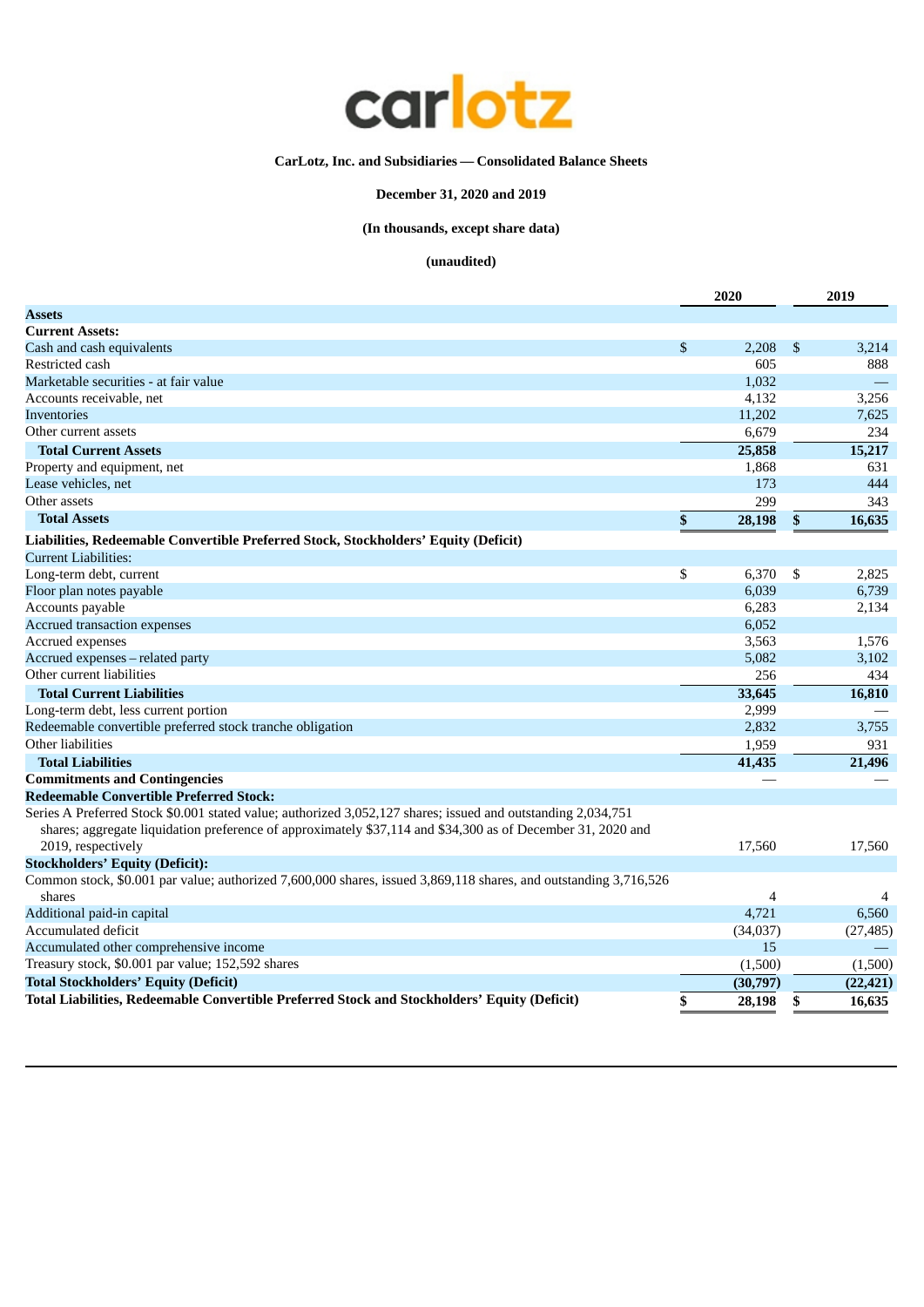

# **CarLotz, Inc. and Subsidiaries — Consolidated Statements of Operations**

# **Years Ended December 31, 2020, 2019, and 2018**

**(In thousands, except per share and share data)**

|                                                                                                                        | 2020 |           | 2019            | 2018          |  |
|------------------------------------------------------------------------------------------------------------------------|------|-----------|-----------------|---------------|--|
| <b>Revenues:</b>                                                                                                       |      |           |                 |               |  |
| Retail vehicle sales                                                                                                   | \$   | 104,253   | \$<br>90,382    | \$<br>53,448  |  |
| Wholesale vehicle sales                                                                                                |      | 9,984     | 8,454           | 3,153         |  |
| Finance and insurance, net                                                                                             |      | 3,898     | 3,117           | 1,608         |  |
| Lease income, net                                                                                                      |      | 490       | 533             | 142           |  |
| <b>Total Revenues</b>                                                                                                  |      | 118,625   | 102,486         | 58,351        |  |
| Cost of sales (exclusive of depreciation)                                                                              |      | 107,369   | 93,780          | 52,708        |  |
| <b>Gross Profit</b>                                                                                                    |      | 11,256    | 8,706           | 5,643         |  |
| <b>Operating Expenses:</b>                                                                                             |      |           |                 |               |  |
| Selling, general and administrative                                                                                    |      | 17,552    | 18,305          | 11,661        |  |
| Depreciation expense                                                                                                   |      | 341       | 504             | 338           |  |
| Management fee expense - related party                                                                                 |      | 215       | 250             | 250           |  |
| <b>Total Operating Expenses</b>                                                                                        |      | 18,108    | 19,059          | 12,249        |  |
| <b>Loss from Operations</b>                                                                                            |      | (6, 852)  | (10, 353)       | (6,606)       |  |
| <b>Interest Expense</b>                                                                                                |      | 518       | 651             | 466           |  |
| Other Income (Expense), net                                                                                            |      |           |                 |               |  |
| Management fee income - related party                                                                                  |      |           |                 | 127           |  |
| Change in fair value of warrants liability                                                                             |      | (14)      | 24              | (2)           |  |
| Change in fair value of redeemable convertible preferred stock tranche obligation                                      |      | 923       | (1,396)         | (272)         |  |
| Other income (expense)                                                                                                 |      | (81)      | (291)           | 662           |  |
| <b>Total Other Income (Expense), net</b>                                                                               |      | 828       | (1,663)         | 515           |  |
| <b>Loss Before Income Tax Expense</b>                                                                                  |      | (6, 542)  | (12, 667)       | (6, 557)      |  |
| <b>Income Tax Expense</b>                                                                                              |      | 10        | 11              | 3             |  |
| <b>Net Loss</b>                                                                                                        | \$   | (6, 552)  | \$<br>(12, 678) | \$<br>(6,560) |  |
| Redeemable convertible preferred stock dividends (undeclared and cumulative)                                           |      | (1,884)   | (1,579)         | (1,014)       |  |
| Net loss attributable to common stockholders                                                                           | \$   | (8, 436)  | \$<br>(14,257)  | \$<br>(7,574) |  |
| Net loss per share attributable to common stockholders, basic and diluted                                              | \$   | (2.27)    | \$<br>(3.84)    | \$<br>(2.04)  |  |
| Weighted-average shares used in computing net loss per share attributable to common<br>stockholders, basic and diluted |      | 3,716,526 | 3,716,526       | 3,716,526     |  |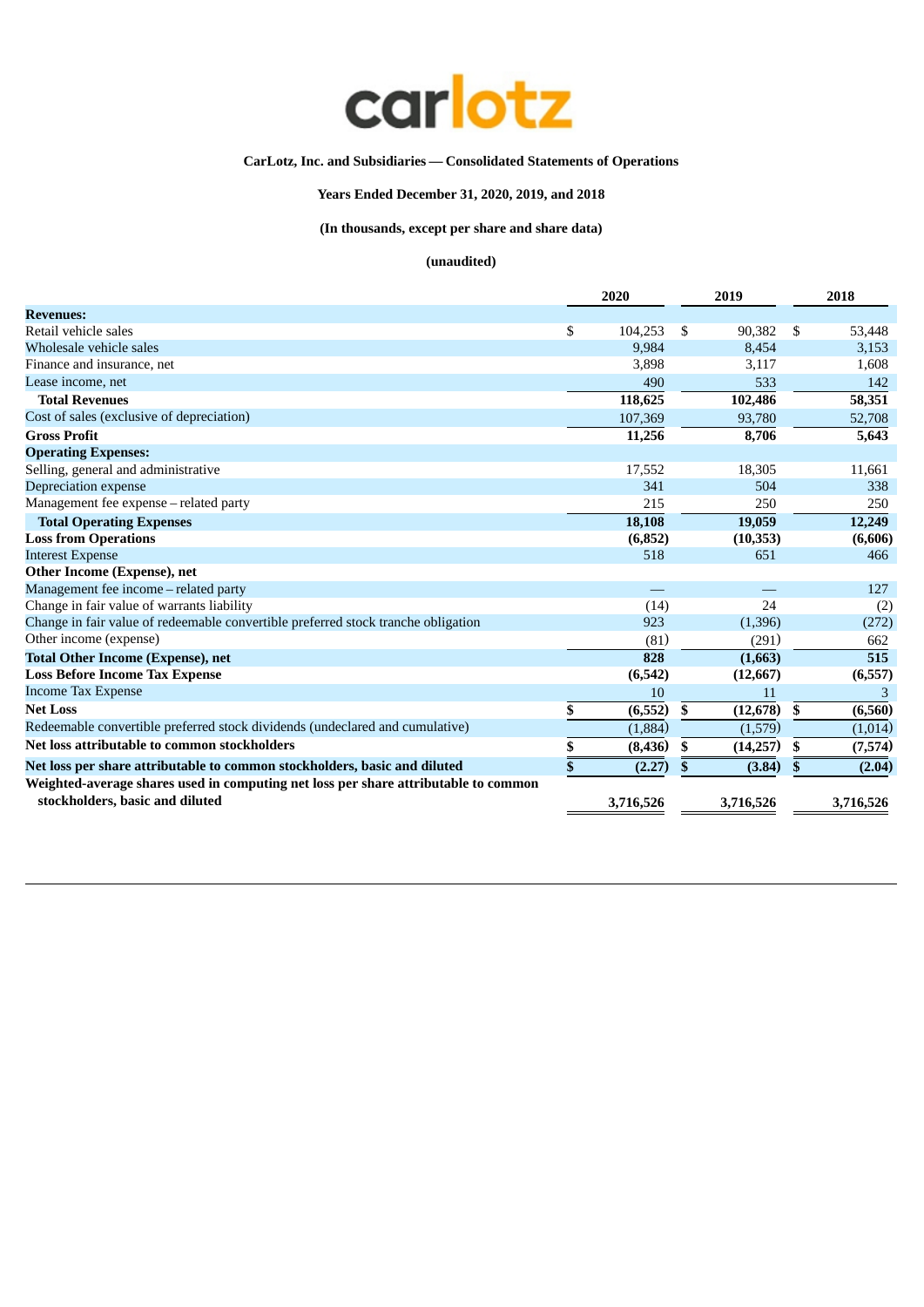

# **CarLotz, Inc. and Subsidiaries — Consolidated Statements of Cash Flows**

# **Years Ended December 31, 2020, 2019, and 2018**

# **(In thousands, except share data)**

|                                                                                   |      | 2020      | 2019              |              | 2018           |
|-----------------------------------------------------------------------------------|------|-----------|-------------------|--------------|----------------|
| <b>Cash Flow from Operating Activities</b>                                        |      |           |                   |              |                |
| Net loss                                                                          | \$   | (6, 552)  | - \$<br>(12, 678) | -\$          | (6,560)        |
| Adjustments to reconcile net loss to net cash used in operating activities        |      |           |                   |              |                |
| Depreciation – property and equipment                                             |      | 195       | 260               |              | 253            |
| Depreciation - lease vehicles                                                     |      | 146       | 244               |              | 85             |
| Loss on disposition of property and equipment                                     |      |           | 321               |              |                |
| Gain on sale of lease vehicles                                                    |      |           | $\equiv$          |              | (16)           |
| Provision for doubtful accounts                                                   |      | 40        | (14)              |              | (30)           |
| Share-based compensation expense                                                  |      | 45        | 113               |              | 151            |
| Gain on marketable securities                                                     |      | (36)      |                   |              |                |
| Change in fair value of warrants liability                                        |      | 14        | (24)              |              | $\overline{2}$ |
| Amortization of debt issuance costs                                               |      | 14        |                   |              |                |
| Amortization of warrant liability                                                 |      | 11        |                   |              |                |
| Change in fair value of redeemable convertible preferred stock tranche obligation |      | (923)     | 1,396             |              | 272            |
| Other                                                                             |      |           |                   |              | (599)          |
| <b>Change in Operating Assets and Liabilities:</b>                                |      |           |                   |              |                |
| Accounts receivable                                                               |      | (916)     | (830)             |              | (706)          |
| Inventories                                                                       |      | (3, 333)  | 2,883             |              | (4, 810)       |
| Other current assets                                                              |      | (6, 445)  | (6)               |              | 48             |
| Other assets                                                                      |      | 44        | (38)              |              | (164)          |
| Accounts payable                                                                  |      | 4,149     | 1,392             |              | 223            |
| Accrued expenses and transaction expenses                                         |      | 8,039     | 525               |              | 133            |
| Accrued expenses - related party                                                  |      | 96        | 172               |              | (9)            |
| Other current liabilities                                                         |      | (178)     | 229               |              | 20             |
| Other liabilities                                                                 |      | 998       | 582               |              | (54)           |
| <b>Net Cash Used in Operating Activities</b>                                      |      | (4,592)   | (5, 473)          |              | (11,761)       |
| <b>Cash Flows from Investing Activities</b>                                       |      |           |                   |              |                |
| Cash related to consolidation of Orange Grove                                     |      |           |                   |              | 5              |
| Purchase of property and equipment                                                |      | (154)     | (235)             |              | (474)          |
| Proceeds from sale of lease vehicles                                              |      |           |                   |              | 119            |
| Purchase of lease vehicles                                                        |      | (92)      | (252)             |              | (12)           |
| Purchase of marketable securities                                                 |      | (1,049)   |                   |              |                |
| Proceeds from sales of marketable securities                                      |      | 68        |                   |              |                |
| <b>Net Cash Used in Investing Activities</b>                                      |      | (1,227)   | (487)             |              | (362)          |
| <b>Cash Flows from Financing Activities</b>                                       |      |           |                   |              |                |
| Issuance of redeemable convertible preferred stock, net                           |      |           | 7,988             |              |                |
| Payments made on long-term debt                                                   |      | (9)       | (8)               |              | (4)            |
| Borrowings on long-term debt                                                      |      | 5,249     | 3,000             |              |                |
| Payments of debt issuance costs                                                   |      | (10)      | (112)             |              |                |
| Payments on floor plan notes payable                                              |      | (24, 948) | (41, 711)         |              | (24, 567)      |
| Borrowings on floor plan notes payable                                            |      | 24,248    | 39,753            |              | 29,171         |
| Payments made on promissory note                                                  |      |           | (418)             |              | (97)           |
| <b>Net Cash Provided by Financing Activities</b>                                  |      | 4,530     | 8,492             |              | 4,503          |
| Net Change in Cash and Cash Equivalents and Restricted Cash                       |      | (1,289)   | 2,532             |              | (7,620)        |
| Cash and cash equivalents and restricted cash, beginning                          |      | 4,102     | 1,570             |              | 9,190          |
| Cash and cash equivalents and restricted cash, ending                             | \$   | 2,813     | \$<br>4,102       | \$           | 1,570          |
| <b>Supplemental Disclosure of Cash Flow Information</b>                           |      |           |                   |              |                |
|                                                                                   |      |           |                   |              |                |
| Cash paid for interest                                                            | \$   | 346       | \$<br>684         | \$           | 436            |
| <b>Supplementary Schedule of Non-cash Investing and Financing Activities:</b>     |      |           |                   |              |                |
| Purchases of property under capital lease obligations                             | \$   | 1,305     | \$                | \$           |                |
| Transfer from property and equipment to inventory                                 | \$   | 27        | $\$$<br>53        | $\mathbb{S}$ | 26             |
| Transfer from lease vehicles to inventory                                         | \$   | 217       | \$<br>295         | \$           |                |
| Redeemable convertible preferred stock distributions accrued                      | $\,$ | 1,884     | \$<br>1,579       | \$           | 1,014          |
| Purchase of property and equipment with long-term debt                            | \$   |           | \$                | \$           | 21             |
| Promissory note based on consolidation of Orange Grove                            | $\,$ |           | \$                | \$           | 515            |
| Issuance of common stock warrants                                                 | \$   | 15        | 72<br>\$          | \$           |                |
| Settlement of redeemable convertible preferred stock tranche obligation           | \$   |           | \$<br>$(902)$ \$  |              |                |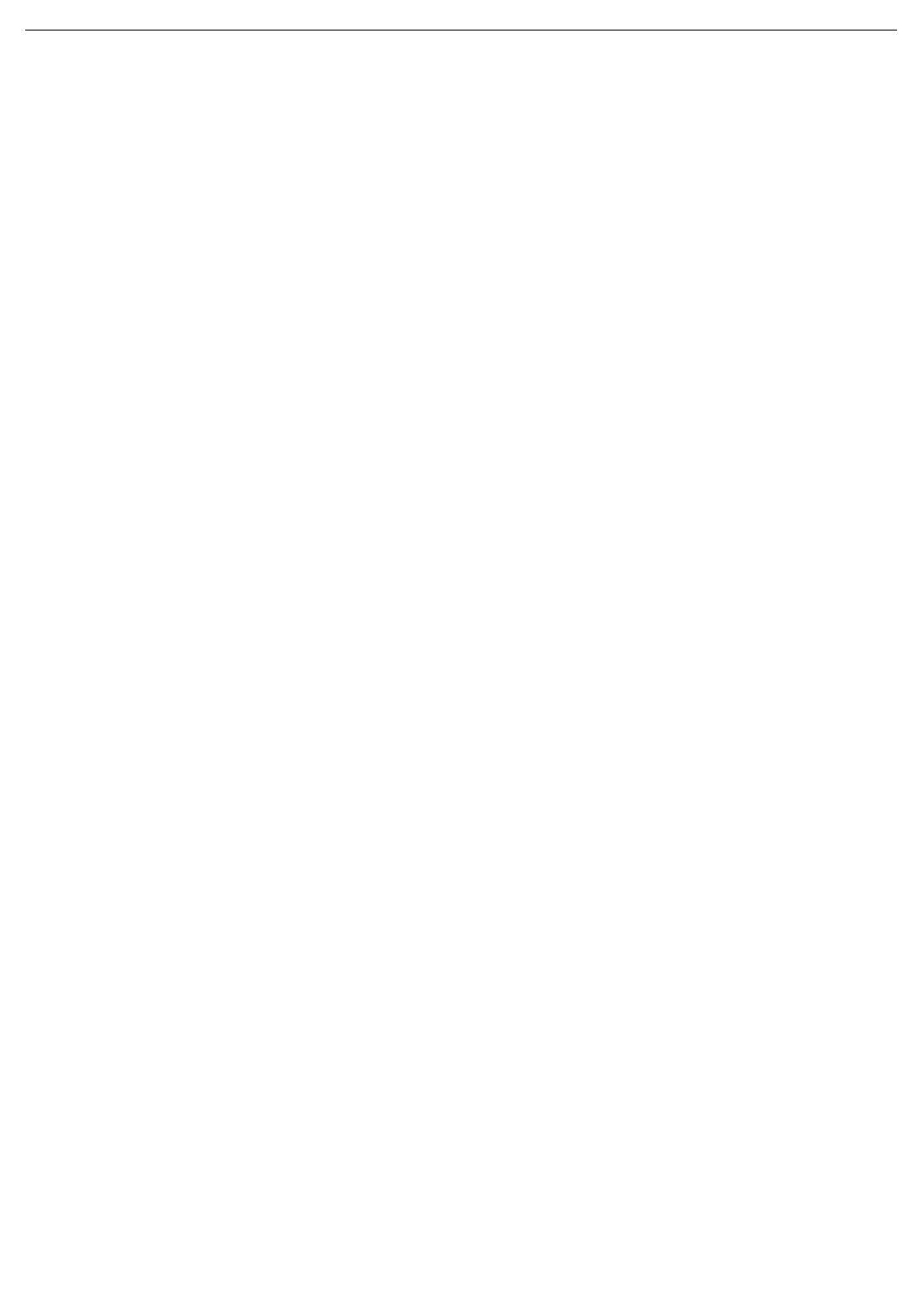

# **CarLotz, Inc. and Subsidiaries — Results of Operations**

# **Years Ended and 3 Months Ended December 31, 2020 and 2019**

# **(In thousands, except for per unit metrics and share data)**

|     |         |         |         |                          |            |                                                           | 3 Months Ended December 31,                            |           |                 |        |                 |            |                         |  |
|-----|---------|---------|---------|--------------------------|------------|-----------------------------------------------------------|--------------------------------------------------------|-----------|-----------------|--------|-----------------|------------|-------------------------|--|
|     | 2020    |         | 2019    |                          |            | <b>Change</b>                                             |                                                        | 2020      |                 | 2019   |                 |            | <b>Change</b>           |  |
|     |         |         |         |                          |            |                                                           |                                                        |           |                 |        |                 |            |                         |  |
|     |         |         |         |                          |            |                                                           |                                                        |           |                 |        |                 |            |                         |  |
| \$  | 104,253 | \$      | 90,382  | \$                       | 13,871     | 15.3%                                                     | \$                                                     | 32,864    | \$              | 23,468 | \$              | 9,396      | 40.0%                   |  |
|     | 9,984   |         | 8,454   | \$                       | 1,530      | 18.1%                                                     |                                                        | 2,860     |                 | 2,027  | \$              | 833        | 41.1%                   |  |
|     | 3,898   |         | 3,117   | \$                       | 781        | 25.1%                                                     |                                                        | 1,202     |                 | 805    | \$              | 397        | 49.3%                   |  |
|     | 490     |         | 533     | \$.                      | (43)       | (8.1)%                                                    |                                                        | 117       |                 | 117    | \$              |            | $-$ %                   |  |
| \$. | 118,625 |         | 102,486 |                          | 16,139     | 15.7%                                                     | .S                                                     | 37,043    |                 | 26,417 | \$              | 10,626     | 40.2%                   |  |
|     |         |         |         |                          |            |                                                           |                                                        |           |                 |        |                 |            |                         |  |
|     |         |         |         |                          |            |                                                           |                                                        |           |                 |        |                 |            |                         |  |
| \$  | 96,983  | \$      | 84,534  | \$                       | 12,449     | 14.7%                                                     | \$                                                     | 31,260    | \$              | 22,270 | \$              | 8,990      | 40.4%                   |  |
|     |         |         |         |                          |            |                                                           |                                                        |           |                 |        |                 |            |                         |  |
|     | 10,386  |         | 9,246   | \$                       | 1,140      | 12.3%                                                     |                                                        | 3,304     |                 |        | \$              | 1,135      | 52.3%                   |  |
|     |         | \$      |         | \$                       |            |                                                           | \$.                                                    |           | \$              |        | \$              |            | 41.4%                   |  |
|     |         |         |         |                          |            |                                                           |                                                        |           |                 |        |                 |            |                         |  |
| \$  | 7,270   | \$      | 5,848   | \$                       | 1,422      | 24.3%                                                     | \$                                                     | 1,604     | \$              | 1,198  | \$              | 406        | 33.9%                   |  |
|     |         |         |         |                          |            |                                                           |                                                        |           |                 |        |                 |            |                         |  |
|     | (402)   |         |         |                          | 390        | 49.2%                                                     |                                                        | (444)     |                 |        |                 | (302)      | $(212.7)\%$             |  |
|     |         |         |         |                          |            |                                                           |                                                        |           |                 |        |                 |            |                         |  |
|     | 3,898   |         | 3,117   | \$                       | 781        | 25.1%                                                     |                                                        | 1,202     |                 | 805    | \$              | 397        | 49.3%                   |  |
|     | 490     |         | 533     | $\mathbb{S}$             | (43)       | (8.1)%                                                    |                                                        | 117       |                 | 117    | $\mathbb{S}$    |            | $-$ %                   |  |
| \$  | 11,256  | \$.     | 8,706   | \$                       | 2,550      | 29.3%                                                     | \$.                                                    |           |                 | 1,978  | \$              | 501        | 25.3%                   |  |
|     |         |         |         |                          |            |                                                           |                                                        |           |                 |        |                 |            |                         |  |
|     | 6,215   |         | 6,435   | \$                       | (220)      | $(3.4)\%$                                                 |                                                        | 1,815     |                 | 1,614  | \$              | 201        | 12.5%                   |  |
|     |         |         |         | \$                       | (100)      |                                                           |                                                        | 266       |                 | 231    | $\mathcal{S}$   | 35         | 15.2%                   |  |
|     |         | 107,369 |         | 93,780<br>1,159<br>1,059 | $(792)$ \$ | <b>Year Ended December 31,</b><br><b>Change</b><br>13,589 | (\$ in thousands, except per unit metrics)<br>$14.5\%$ | $(8.6)\%$ | 34,564<br>2,479 |        | 2,169<br>24,439 | $(142)$ \$ | <b>Change</b><br>10,125 |  |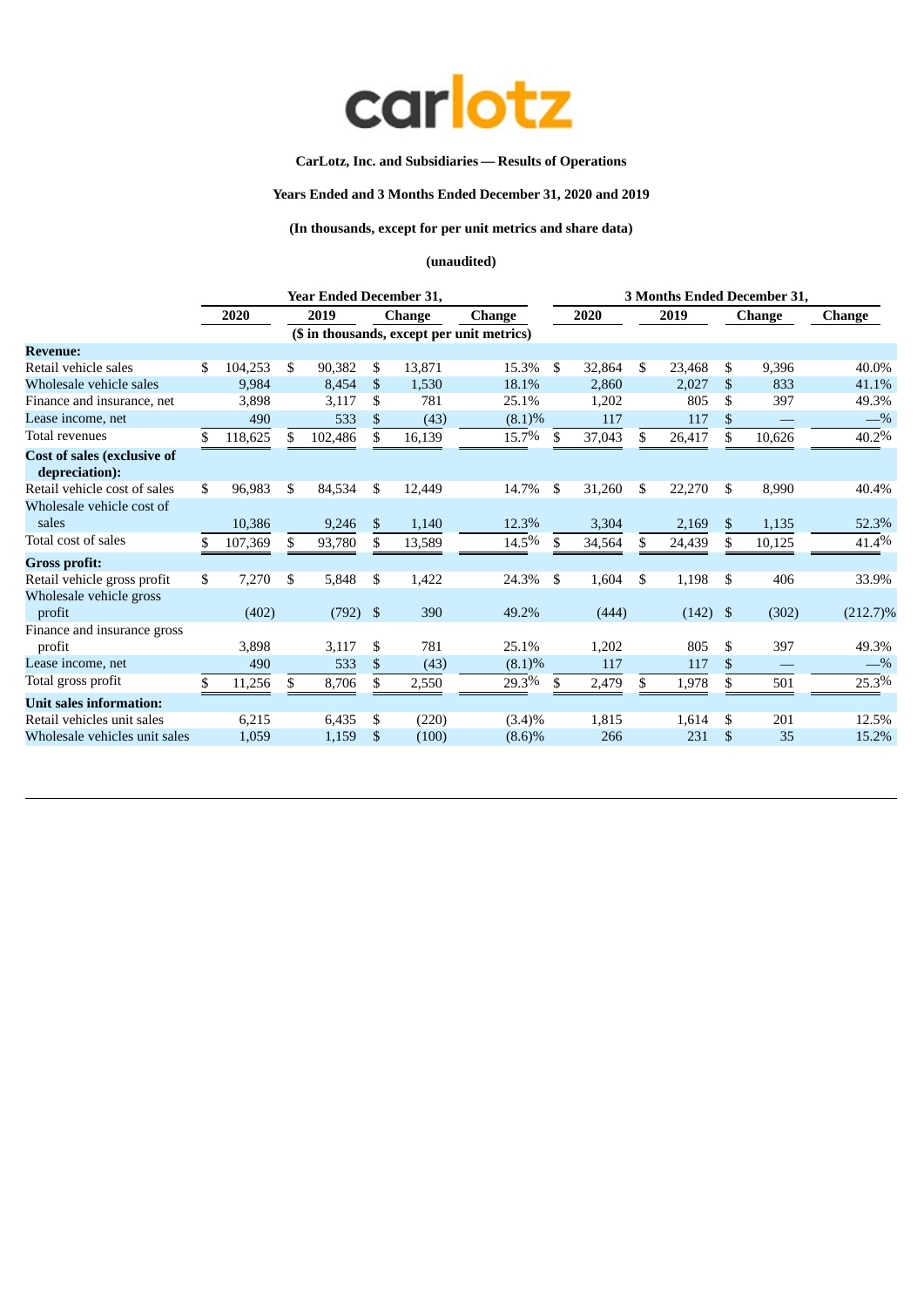

# **CarLotz, Inc. and Subsidiaries — Results of Operations, Gross Profit**

# **Years Ended and 3 Months Ended December 31, 2020 and 2019**

# **(In thousands, except for per unit metrics)**

# **(unaudited)**

|                                                              | <b>Year Ended December 31,</b> |  |       | 3 Months Ended December 31, |       |  |       |  |
|--------------------------------------------------------------|--------------------------------|--|-------|-----------------------------|-------|--|-------|--|
|                                                              | 2020                           |  | 2019  |                             | 2020  |  | 2019  |  |
| Retail vehicles gross profit                                 | 7.270                          |  | 5,848 |                             | 1,604 |  | 1,198 |  |
| Finance and insurance gross profit                           | 3.898                          |  | 3.117 |                             | 1.202 |  | 805   |  |
| Total retail vehicles and finance and insurance gross profit | 11,168                         |  | 8,965 |                             | 2,806 |  | 2,003 |  |
| Retail vehicles unit sales                                   | 6.215                          |  | 6.435 |                             | 1,815 |  | 1,614 |  |
| Retail vehicles gross profit per unit <sup>(1)</sup>         | 1.797                          |  | 1,393 |                             | 1.546 |  | 1.241 |  |

(1) Gross profit per unit is calculated as gross profit for retail vehicles and finance and insurance, each of which is divided by the total number of retail vehicles sold in the period.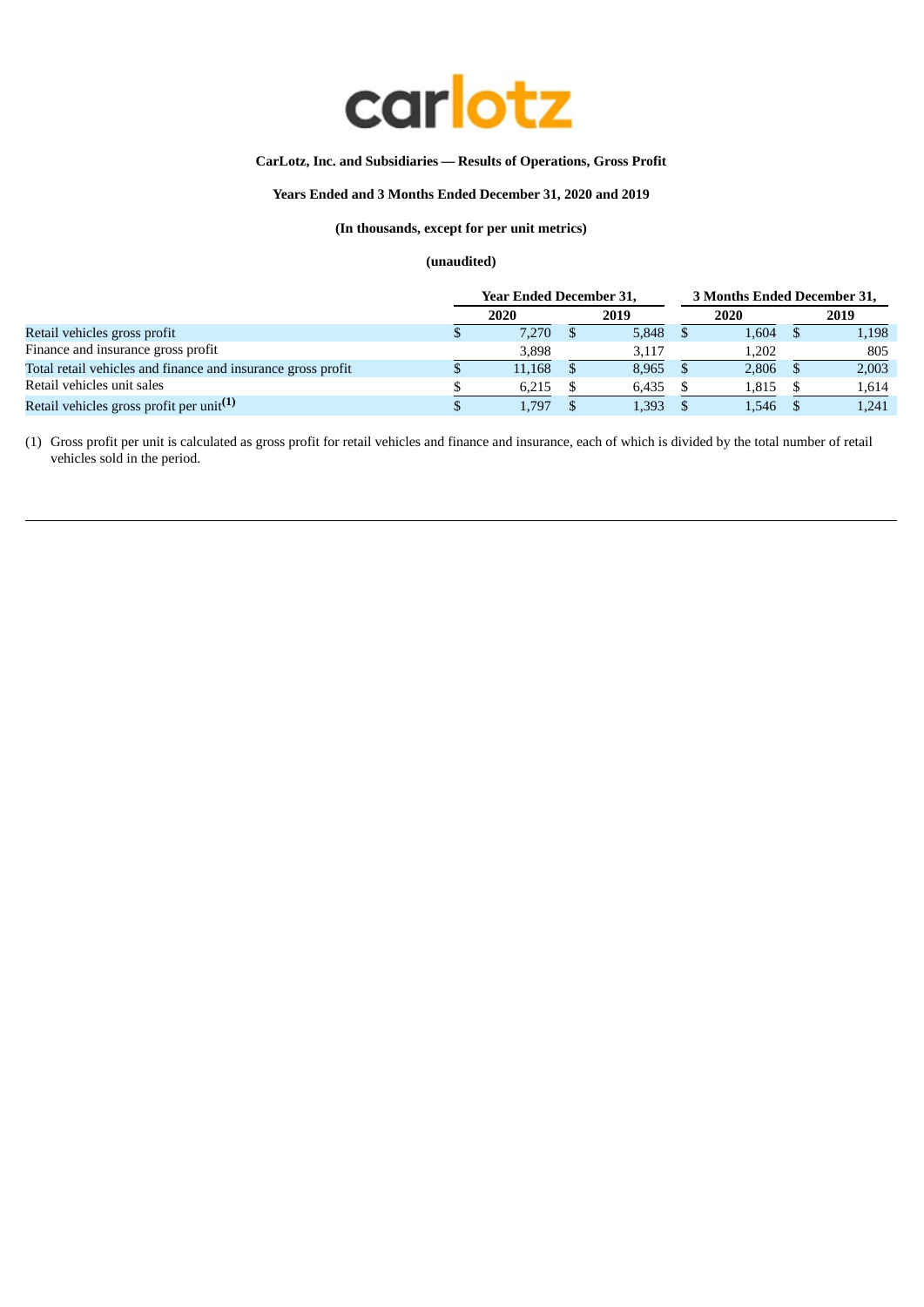

# **CarLotz, Inc. and Subsidiaries — Q4 2020 vs. Q4 2019**

# **3 Months Ended December 31, 2020 and 2019**

# **(In thousands, except share data)**

|                                                                                                                        | 3 Months Ended December 31, |           |                           |           |                           |               |                      |  |  |
|------------------------------------------------------------------------------------------------------------------------|-----------------------------|-----------|---------------------------|-----------|---------------------------|---------------|----------------------|--|--|
|                                                                                                                        |                             | 2020      |                           | 2019      |                           | <b>Change</b> | <b>Change</b>        |  |  |
| <b>Revenues:</b>                                                                                                       |                             |           |                           |           |                           |               |                      |  |  |
| Retail vehicle sales                                                                                                   | \$                          | 32,864    | - \$                      | 23,468    | \$                        | 9,396         | 40.0%                |  |  |
| Wholesale vehicle sales                                                                                                |                             | 2,860     |                           | 2,027     |                           | 833           | 41.1%                |  |  |
| Finance and insurance, net                                                                                             |                             | 1,202     |                           | 805       |                           | 397           | 49.3%                |  |  |
| Lease income, net                                                                                                      |                             | 117       |                           | 117       |                           |               | $-$ %                |  |  |
| <b>Total Revenues</b>                                                                                                  |                             | 37,043    |                           | 26,417    |                           | 10,626        | 40.2%                |  |  |
| Cost of sales (exclusive of depreciation)                                                                              |                             | 34,564    |                           | 24,439    |                           | 10,125        | 41.4%                |  |  |
| <b>Gross Profit</b>                                                                                                    |                             | 2,479     |                           | 1,978     |                           | 501           | 25.3%                |  |  |
| <b>Operating Expenses:</b>                                                                                             |                             |           |                           |           |                           |               |                      |  |  |
| Selling, general and administrative                                                                                    |                             | 6,379     |                           | 4,675     |                           | 1,704         | 36.4%                |  |  |
| Depreciation expense                                                                                                   |                             | 72        |                           | 92        |                           | (20)          | $(21.7)\%$           |  |  |
| Management fee expense - related party                                                                                 |                             | 20        |                           | 64        |                           | (44)          | (68.8)%              |  |  |
| <b>Total Operating Expenses</b>                                                                                        |                             | 6,471     |                           | 4,831     |                           | 1,640         | 33.9%                |  |  |
| <b>Loss from Operations</b>                                                                                            |                             | (3,992)   |                           | (2, 853)  |                           | (1, 139)      | 39.9%                |  |  |
| <b>Interest Expense</b>                                                                                                |                             | 158       |                           | 133       |                           | 25            | 18.8%                |  |  |
| Other Income (Expense), net                                                                                            |                             |           |                           |           |                           |               |                      |  |  |
| Change in fair value of warrants liability                                                                             |                             | (44)      |                           | 6         |                           | (50)          | $(833.3)\%$          |  |  |
| Change in fair value of redeemable convertible preferred stock tranche                                                 |                             |           |                           |           |                           |               |                      |  |  |
| obligation                                                                                                             |                             | (40)      |                           | (1,060)   |                           | 1,020         | 96.2%                |  |  |
| Other income (expense)                                                                                                 |                             | (109)     |                           | (64)      |                           | (45)          | $(70.3)\%$           |  |  |
| <b>Total Other Income (Expense), net</b>                                                                               |                             | (193)     |                           | (1, 118)  |                           | 925           | 82.7%                |  |  |
| <b>Loss Before Income Tax Expense</b>                                                                                  |                             | (4, 343)  |                           | (4, 104)  |                           | (239)         | $(5.8)\%$            |  |  |
| <b>Income Tax Expense</b>                                                                                              |                             | (2)       |                           |           |                           | (6)           | 150.0%               |  |  |
| <b>Net Loss</b>                                                                                                        | $\pmb{\mathbb{S}}$          | (4,341)   | \$                        | (4, 108)  | $\boldsymbol{\mathsf{s}}$ | (233)         | $\overline{(5.7)}\%$ |  |  |
| Redeemable convertible preferred stock dividends (undeclared and<br>cumulative)                                        |                             | (485)     |                           | (451)     |                           | (34)          | $(7.5)\%$            |  |  |
| Net loss attributable to common stockholders                                                                           | $\sqrt{\frac{2}{3}}$        | (4,826)   | $\boldsymbol{\mathsf{S}}$ | (4,559)   | $\boldsymbol{\mathsf{s}}$ | (267)         | (5.9)%               |  |  |
|                                                                                                                        |                             |           |                           |           |                           |               |                      |  |  |
| Net loss per share attributable to common stockholders, basic and<br>diluted                                           | \$                          | (1.30)    | - \$                      | (1.23)    | \$                        | (0.07)        | (5.9)%               |  |  |
| Weighted-average shares used in computing net loss per share<br>attributable to common stockholders, basic and diluted |                             | 3,716,526 |                           | 3,716,526 |                           |               | $-$ %                |  |  |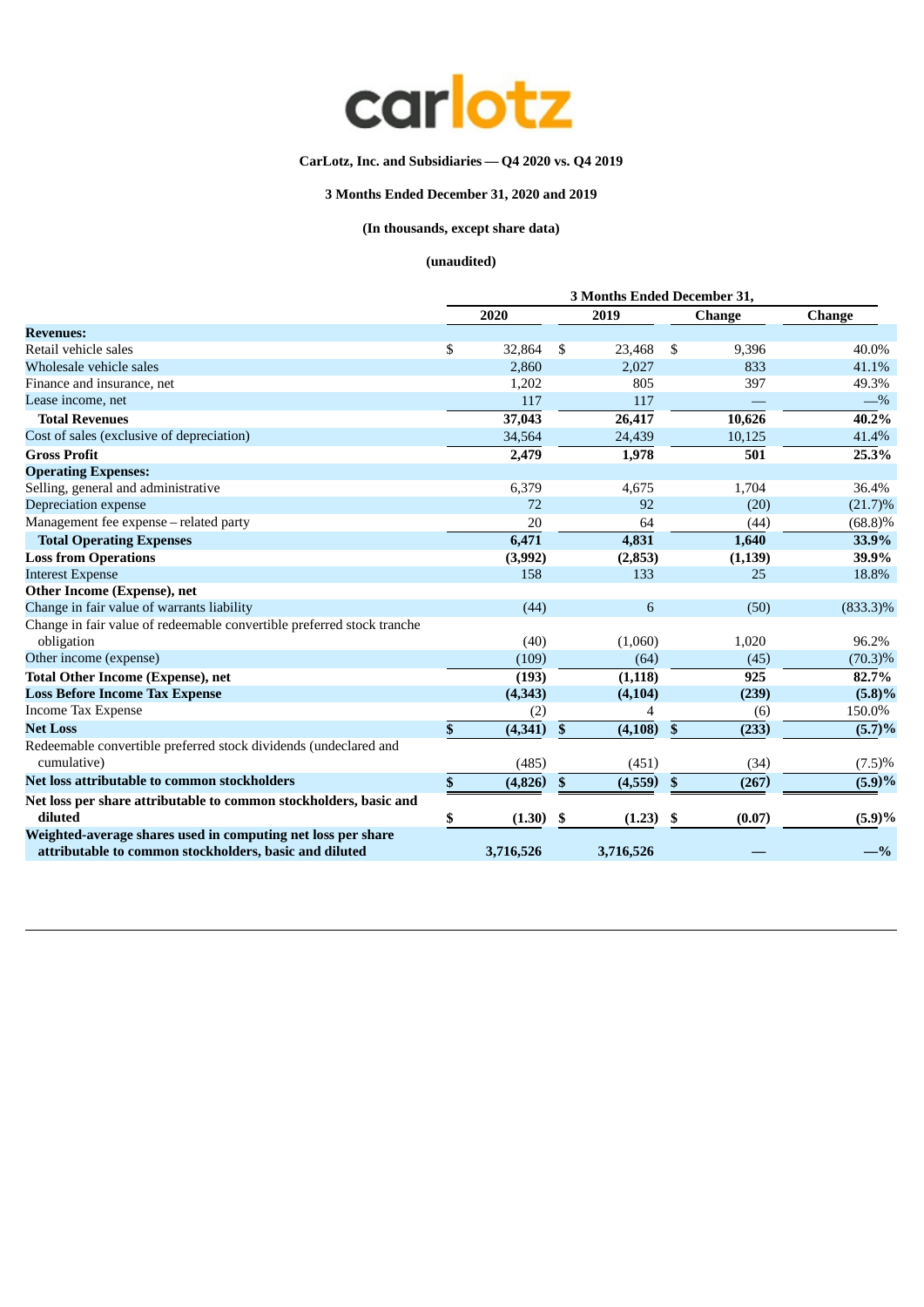

## **CarLotz, Inc. and Subsidiaries — Reconciliation of Non-GAAP Financial Measures**

EBITDA and Adjusted EBITDA as presented herein are supplemental measures of our performance that are not required by, or presented in accordance with, generally accepted accounting principles in the United States ("GAAP"). They are not measurements of our financial performance under GAAP and should not be considered as substitutes for net income (loss) or any other performance measures derived in accordance with GAAP. Management believes that these measures provide investors additional meaningful methods to evaluate certain aspects of the Company's results period over period and for the other reasons set forth below.

EBITDA is defined as net loss attributable to common stockholders adjusted to exclude interest expense, and depreciation and amortization expense.

Adjusted EBITDA is EBITDA adjusted to exclude certain expenses related to the Company's capital structure and management fee expense prior to the merger, stock compensation expense and other nonoperating income and expenses, including interest, investment gain/loss and nonrecurring income/expense.

Management believes the inclusion of supplementary adjustments to EBITDA applied in presenting Adjusted EBITDA is useful to investors in comparing the Company's performance prior to the merger and the Company's performance following the merger.

EBITDA and Adjusted EBITDA have limitations as analytical tools, and should not be considered in isolation or as a substitute for analysis of the results as reported under GAAP. These measures may not be comparable to similarly titled measures reported by other companies.

The following table reconciles EBITDA and Adjusted EBITDA to net loss attributable to common stockholders for the periods presented:

## **(In thousands, except share data)**

|                                                                        | <b>Year Ended December 31,</b> |          |  |               | 3 Months Ended December 31, |     |          |
|------------------------------------------------------------------------|--------------------------------|----------|--|---------------|-----------------------------|-----|----------|
|                                                                        |                                | 2020     |  | 2019          | 2020                        |     | 2019     |
| <b>Net Loss Attributable to Common Stockholders</b>                    |                                | (8, 436) |  | $(14,257)$ \$ | $(4,825)$ \$                |     | (4,560)  |
| Adjusted to exclude the following:                                     |                                |          |  |               |                             |     |          |
| Interest expense                                                       |                                | 518      |  | 651           | 158                         |     | 133      |
| Income tax expense                                                     |                                | 10       |  | 11            | (2)                         |     |          |
| Depreciation expense                                                   |                                | 341      |  | 504           | 72                          |     | 92       |
| <b>EBITDA</b>                                                          |                                | (7, 567) |  | (13,091)      | (4,597)                     | \$. | (4, 331) |
| Other income (expense)                                                 |                                | 81       |  | 291           | 109                         |     | 64       |
| Stock compensation expense                                             |                                | 45       |  | 113           | 8                           |     | 68       |
| Management fee expense - related party                                 |                                | 215      |  | 250           | 20                          |     | 64       |
| Change in fair value of warrants liability                             |                                | 14       |  | (24)          | 44                          |     | (6)      |
| Change in fair value of redeemable convertible preferred stock tranche |                                |          |  |               |                             |     |          |
| obligation                                                             |                                | (923)    |  | 1,396         | 40                          |     | 1,060    |
| Redeemable convertible preferred stock dividends (undeclared and       |                                |          |  |               |                             |     |          |
| cumulative)                                                            |                                | 1,884    |  | 1,579         | 485                         |     | 451      |
| <b>Adjusted EBITDA</b>                                                 |                                | (6,251)  |  | (9,486)       | (3,891)                     |     | (2,630)  |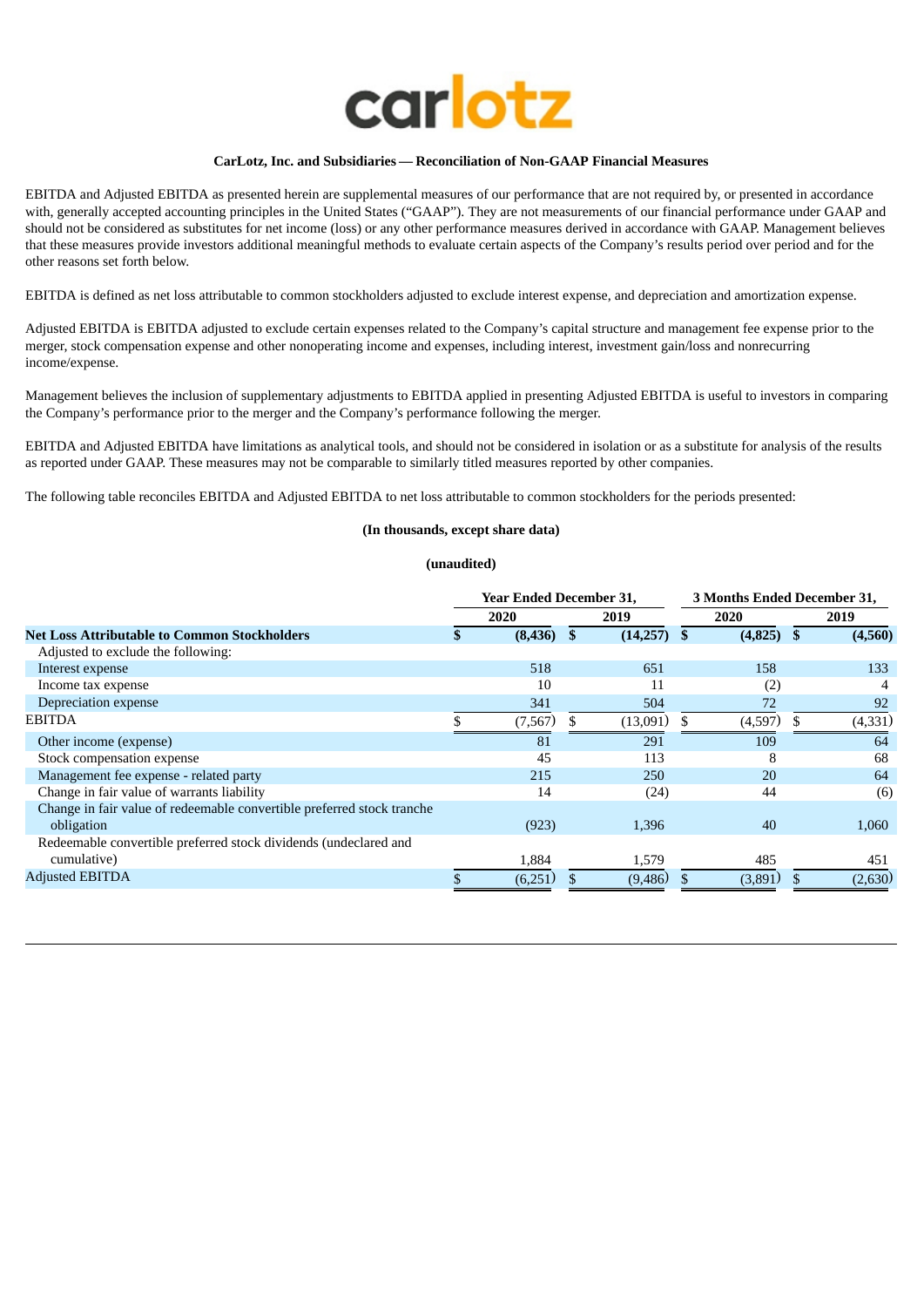

## **MANAGEMENT'S DISCUSSION AND ANALYSIS OF FINANCIAL CONDITION AND RESULTS OF OPERATIONS**

The following discussion and analysis provides information that management believes is relevant to an assessment and understanding of the consolidated results of operations and financial condition of CarLotz Group, Inc.(f/k/a CarLotz, Inc.) ("Former CarLotz"). The discussion should be read in conjunction with the consolidated financial statements and notes to be contained in our Annual Report on Form 10-K. This discussion contains forwardlooking statements and involves numerous risks and uncertainties, including, but not limited to, those described under the headings "Risk Factors" and "Forward-Looking Statements; Market Ranking and Other Industry Data" to be included in our Annual Report on Form 10-K. Actual results may differ materially from those contained in any forward-looking statements. Unless the context otherwise requires, references in this "Management's Discussion and Analysis of Financial Condition and Results of Operations" to "we," "us," "our," and the "Company" refer to Former CarLotz and its consolidated *subsidiaries prior to the consummation of the Merger.*

#### **Overview**

CarLotz is a leading consignment-to-retail used vehicle marketplace that provides our corporate vehicle sourcing partners and retail sellers of used vehicles with the ability to easily access the retail sales channel while simultaneously providing buyers with prices that are, on average, below those of traditional dealerships**.** Our mission is to create the world's greatest vehicle buying and selling experience. We operate a technology-enabled buying, sourcing and selling model that offers a seamless omni-channel experience and comprehensive selection of vehicles. Our proprietary technology provides our corporate vehicle sourcing partners with real-time performance metrics and data analytics along with custom business intelligence reporting that enables price and vehicle triage optimization between the wholesale and retail channels. Through our marketplace model, we generate significant value for both sellers and buyers through price, selection and experience.

We offer our products and services to (i) corporate vehicle sourcing partners, (ii) retail sellers of used vehicles and (iii) retail customers seeking to buy used vehicles. Our corporate vehicle sourcing partners include fleet leasing companies, rental car companies, banks, captive finance companies, third-party remarketers, wholesalers, corporations managing their own fleets and OEMs. We offer our corporate vehicle sourcing partners a pioneering, Retail Remarketing™ service that fully integrates with their existing technology platforms. For individuals who are our retail sellers, we offer a hassle-free selling experience while allowing them to generate on average up to \$1,000 or more for their vehicle, net of all fees and expenses, than when utilizing the alternative wholesale sales channel and stay fully informed by tracking the sale process through our easy to navigate online portal. We offer our retail customers a hassle-free vehicle buying experience at prices generally lower than our competitors. Buyers can browse our extensive, and growing, inventory online through our website or at our locations as well as select from our fully integrated financing and insurance products with ease.

We believe our marketplace model drives higher returns relative to our competition. Through the industry's leading consignment-to-retail sales model, CarLotz is able to obtain non-competitively sourced inventory to sell. Consigned vehicles represent on average approximately 75% of our vehicle inventory at our hubs after an initial ramp-up period following the opening of a new hub during which we usually have a higher portion of purchased vehicles to ensure a well-stocked inventory, with approximately 60% or more of our total vehicles sales originating from our growing relationships with corporate vehicle sourcing partners.

Founded in 2011, CarLotz currently operates ten retail hub locations in the U.S, with two more facilities under lease, initially launched in the Mid-Atlantic region and since expanded to the Southeast, Southcentral, Midwest, and Pacific Northwest regions of the United States. Our current facilities are located in Midlothian, Richmond and Chesapeake, VA, Greensboro and Charlotte, NC, Tampa and Merritt Island, FL, Chicago, IL, San Antonio, TX and Seattle, WA. We also have newly leased facilities in Nashville, TN and Charlottesville, VA.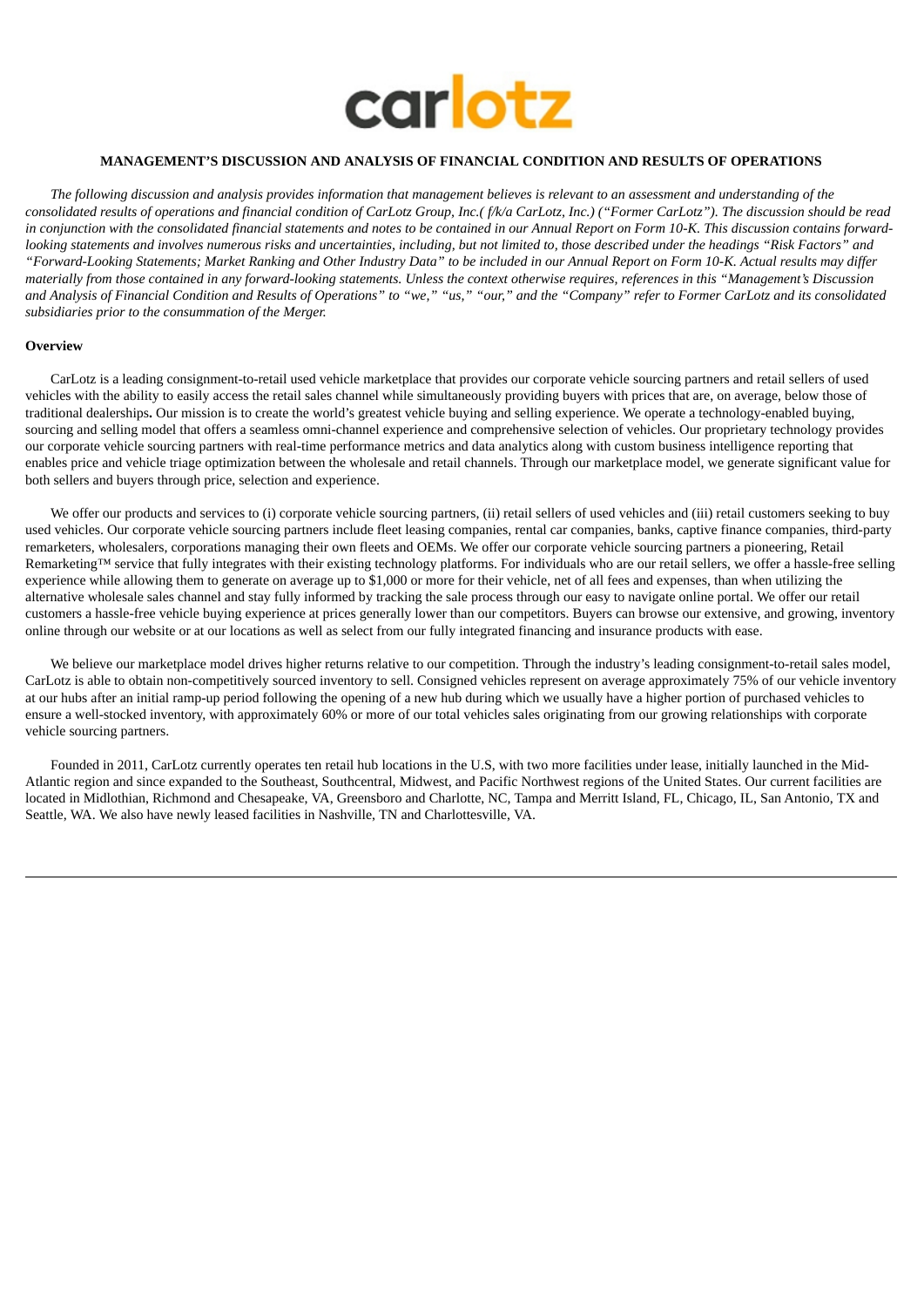Our hubs act as both physical showrooms with predictable retail sales volumes and as consignment centers where we can source, process and recondition newly acquired inventory. Our ability to source inventory through these locations is important to our asset-light business model. At these hubs, our vehicles undergo an extensive 133-point inspection and reconditioning in preparation for resale. Our hubs are more than just locations to buy, sell and repair vehicles and are crucial to the information and data-analytics that we make available to our corporate vehicle sourcing partners and retail customers. With experience from our initial locations, we have learned how to scale our hub and processing operations to drive efficiencies. As we continue to grow our physical and online footprint, these hubs and the vast amount of information they provide will continue to be an important source of value to our buyers, sellers and our business model.

For our corporate vehicle sourcing partners, we have developed proprietary technology that integrates with their internal systems and supports every step in the consignment, reconditioning and sales process. For our retail buyers, we have developed a fully digital, end-to-end e-commerce platform that includes every step in the vehicle selection, financing and check-out process. To supplement these systems, we have developed custom-built data analytics tools that provide real time information to our corporate vehicle sourcing partners, retail sellers, retail buyers and ourselves. Using this technology, we are able to lower the days-to-sale while assisting sellers to receive higher vehicle values and track every step of the sales process. For our retail buyers, we offer a fully digital and hassle-free process that offers our full range of services, from vehicle selection to at home, touchless delivery, as we continue to expand our technological solutions. Our strategy is to roll out a fully integrated mobile application while continuing to expand our digital car buying platform.

## *Revenue Generation*

CarLotz generates a significant majority of its revenue from contracts with customers related to the sales of vehicles. We sell used vehicles to our retail customers from our hubs located throughout the US. Consigned vehicles represent on average approximately 75% of our vehicle inventory at our hubs after an initial ramp-up period following the opening of a new hub during which we usually have a higher portion of purchased vehicles to ensure a well-stocked inventory. Customers also frequently trade-in their existing vehicle to apply toward the transaction price of a used vehicle, for which we generate revenue on the sale of a used vehicle to the customer trading-in their vehicle and on the traded-in vehicle when it is sold to a new owner. We also sell vehicles to wholesalers or other dealers, primarily at auctions, generally for vehicles acquired via trade-in or vehicles acquired via consignment that do not meet our quality standards for sale to retail customers or that remain unsold at the end of the consignment period. CarLotz also generates revenue from providing retail vehicle buyers with options for financing, insurance and extended warranties. Our revenue for the years ended December 31, 2020, 2019 and 2018 was \$118.6 million, \$102.5 million and \$58.4 million, respectively. Our strategy is to generate significant growth going forward by expanding into new geographic markets, innovating and expanding our technological leadership, further penetrating existing accounts and key vehicle channels, adding new corporate vehicle sourcing accounts, investing in brand and tactical marketing and increasing our service offerings and further optimizing our pricing.

#### *Inventory Sourcing*

We source vehicles from both corporate and consumer sellers. Through the industry's leading consignment to retail sales model, we have access to non-competitively sourced inventory. At our mature retail hubs (year three or later of operation), we generally source 60% or more of our inventory noncompetitively from our corporate vehicle sourcing partners, 15% non-competitively from consumers, 15% non-competitively from other sources and 10% is competitively sourced, meaning other buyers have the ability to purchase the same vehicle. We maintain stable long-term relationships with numerous key blue-chip national accounts with a robust sales pipeline of potential new accounts. We support our corporate vehicle sourcing partners by offering an attractive sell-through rate and our integrated technology platforms allow our supply partners to track the sale process of their vehicles in real-time, along with a custom system for managing customer leads and leads from third party providers.

Our proprietary application includes a suite of features tailored to create significant value for both buyers and sellers with tools for photographing, documenting and transmitting vehicle information. This includes a proprietary custom-built vehicle retailing and wholesaling platform that creates and verifies all documents for the purchase, sale and financing over the web or in-hub. Our technology offers a custom system for managing customer leads, scheduling appointments and test drives from our applications and websites as well as from third party providers.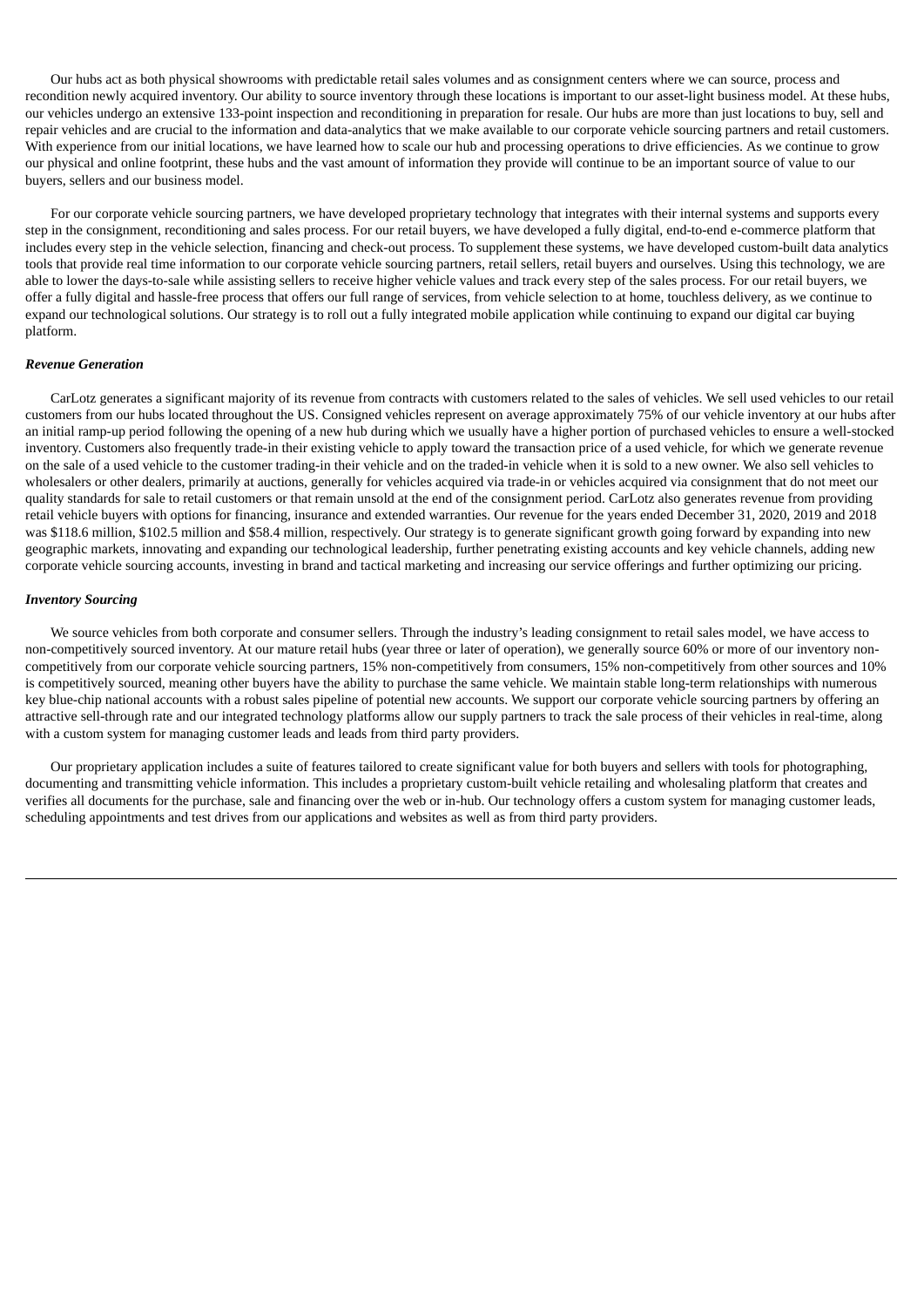For the year ended December 31, 2020, two of our corporate vehicle sourcing partners, with whom we do not have long-term consignment contracts, accounted for over 40% of the cars we sold. Furthermore, for the fourth quarter of 2020 and continuing during the first quarter of 2021 to date, one of our corporate vehicle sourcing partners has accounted for over 60% of our vehicles sourced. Such concentrations can result from a variety of factors, some of which are beyond our control, and we may elect to source a higher percentage of our vehicles from one or more corporate vehicle sourcing partners for a variety of reasons. If a corporate vehicle sourcing partner from which we are sourcing a significant portion of our vehicles was to cease or significantly reduce making vehicles available to us, we would likely need to increase our sourcing of vehicles from other vehicle sourcing partners potentially on less favorable terms and conditions. Such an effort may take a number of months and may not precisely replicate the variety and quality of vehicles that we have been sourcing from a single source.

In addition to our flat fee model, we also enter into alternative fee arrangements with certain corporate vehicle sourcing partners based on a return above a wholesale index or based on a profit share program. Under these alternative fee arrangements, our gross profit for a particular unit could be higher or lower than the gross profit per unit we would realize under our flat fee pricing model depending on the unit's sale price and fees we are able to charge in connection with the sale. As we do not have long-term contracts with our corporate vehicle sourcing partners and do not require them to make vehicles available to us, our mix of vehicles under alternative fee arrangements is likely to fluctuate over time. Our gross profit per unit is therefore likely to fluctuate from period to period, perhaps significantly, due to mix of flat fee and alternative fee arrangements as well as due to the sales prices and fees we are able to collect on the vehicles we source under alternative fee arrangements.

We have an alternative fee arrangement with the corporate vehicle sourcing partner that accounted for over 60% of our vehicles sourced during the fourth quarter of 2020 and first quarter of 2021 to date. Under this fee arrangement, vehicles are returned to the corporate vehicle sourcing partner from consignment if the vehicle has not been sold through our retail channel within a specified time period. In such instances, we are responsible for the expenses we have incurred with respect to the vehicle, including shipping costs and any refurbishment costs we have incurred. We have returned a number of vehicles from consignment during the first quarter of 2021 to date and expect to continue to return vehicles into the second quarter of 2021 as we work through the additional inventory that we sourced during the second half of 2020 to drive our growth. The inventory surge put pressure on our processing centers resulting in lower inventory processing and increased days to sale.

The expenses associated with these returned vehicles will reduce our gross profit during the first quarter of 2021 and for subsequent periods during which we experience such vehicle returns. We are taking steps to match our intake of vehicles under this arrangement to our sales and reconditioning capacity and expect that we will begin to mitigate these expenses beginning in the second quarter and improving throughout 2021.

#### *Integrated Vehicle Processing Centers*

Our hubs with integrated vehicle processing centers allow us to add value by efficiently reconditioning vehicles and quickly move them to market. Our step-by-step process includes all aspects of preparing a vehicle for sale, including a 133-point inspection, mechanical and body reconditioning, paint, detail, merchandising and imaging. Our reconditioning program is driven by years of experience that allows us to cost-effectively repair, enhance and process a large number of vehicles. As we scale our business, our plan is to invest in increased processing capacity. In addition to achieving cost savings and operational efficiencies, we aim to lower our days to sale. Going forward, our strategy is to make capital investments in additional hubs with integrated processing centers by leveraging our data analytics and deep industry experience, and taking into account a combination of factors, including proximity to buyers and sellers, transportation costs, access to inbound inventory and sustainable low-cost labor. All of these initiatives are designed to lower reconditioning costs per unit.

#### *Regional Hub Network*

Through our full service e-commerce website and ten regional hubs, we provide a seamless shopping experience for today's modern vehicle buyer, allowing our nationwide retail customers to fully transact online, in-person or a combination of both (including contactless delivery). We have a fullspectrum of inventory, including high-value and commercial vehicles, available for delivery anywhere in the U.S., with sales completed in all 50 states. Our regional hubs allow for test drives and on-site purchase, which we plan to expand to nationwide coverage.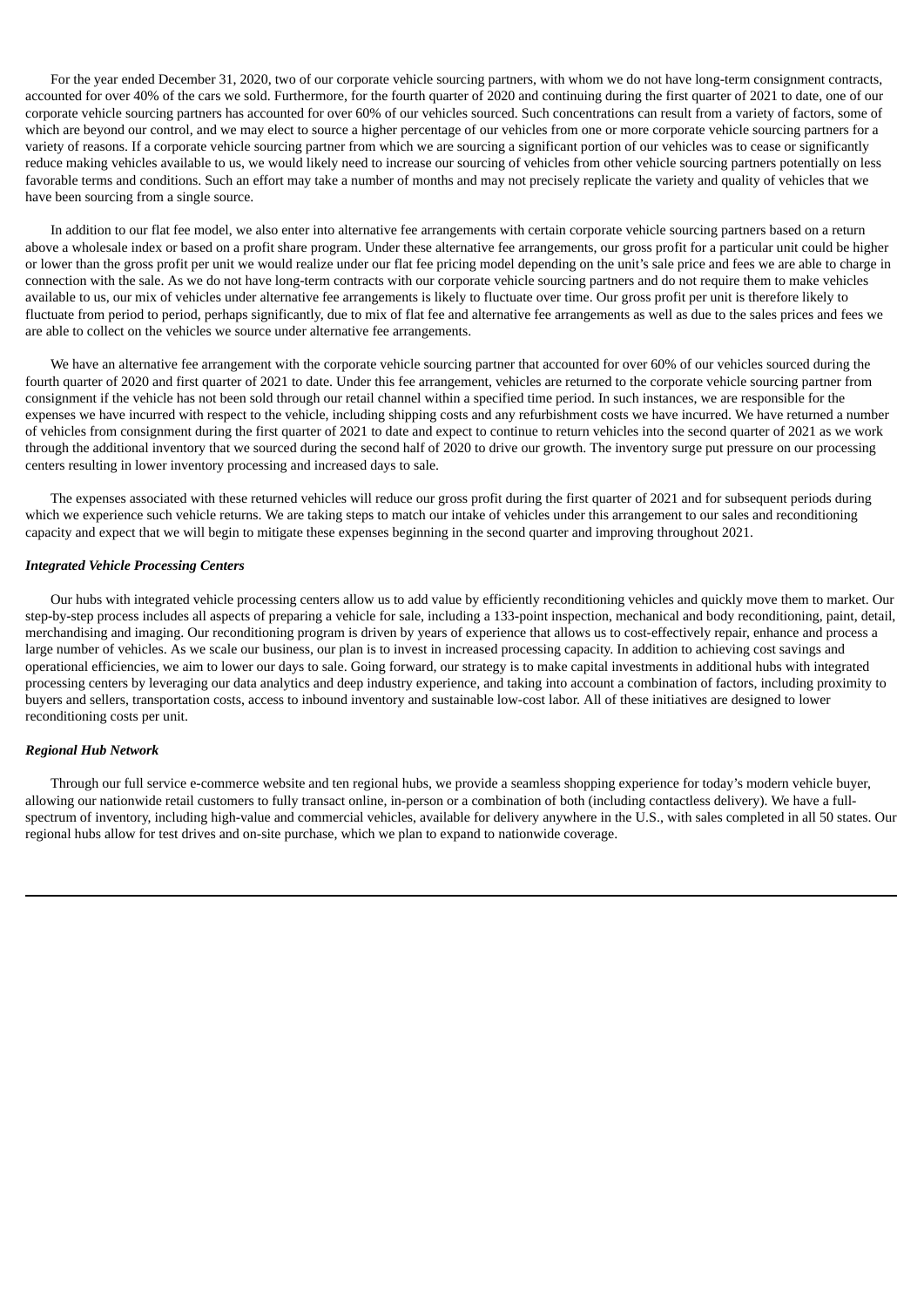## *Finance and Insurance (F&I)*

CarLotz also generates revenue from providing retail vehicle buyers with options for financing, insurance and extended warranties; these services are provided by third parties that pay CarLotz a commission based our customers' purchases. Since we do not control these products before they are transferred to the consumer, we recognize commission revenue at the time of sale. We plan to expand our F&I product offering to drive additional gross profit.

#### **Factors Affecting our Performance**

#### *Expansion into New Geographic Markets*

We actively monitor attractive markets to enter, with a focus on highly concentrated or growing demographic areas and attractive start-up costs. Our real estate team has identified our first set of new hub locations, in furtherance of our strategy of opening three to four new hubs per quarter in 2021, and more than 40 hubs by the end of 2023. We believe an expanded footprint will enable us to increase our vehicle sales and further penetrate our national vehicle sourcing partners while also attracting new corporate vehicle sourcing partners that were previously unavailable due to our geographic limitations. As we increase the number of retail hubs, we expect to raise service levels, enabling increased per vehicle economics. The laws of certain states that we enter may currently or in the future restrict our operations or limit the fees we can charge for certain services. See "*Risk Factors — Risks Related to Our* Business - Certain state laws prohibit or restrict vehicle consignment and, if additional states enact similar laws, our geographic expansion strategy and *our business, financial condition and results of operations could be adversely affected*" in our Annual Report on Form 10-K.

#### *Further Penetration of Existing Accounts and Key Vehicle Channels*

We believe that we can benefit from significant untapped volume with existing corporate vehicle sourcing partners and that our growing footprint will allow us to better serve our national accounts. Many of our existing sourcing partners still sell less than 5% of their volumes through the retail channel. As retail remarketing continues to develop as a more established alternative and as CarLotz expands to service buyers and sellers nationwide, we anticipate substantial growth with our existing commercial sellers.

## *Innovation and Expanded Technological Leadership*

We are constantly reviewing our technology platform and our strategy is to leverage our existing technological leadership through our end-to-end ecommerce platform to continually enhance both the car buying and selling experience, while providing insightful data analytics in real time. Over the next two years, we plan to invest significantly in our core suite of technology to enhance the buyer and seller experience, improve our B2B vehicle sourcing and enhance our business intelligence capabilities with increased machine learning and artificial intelligence. In addition, we plan to invest significant amounts for various retail and processing enhancements, the commercialization of our proprietary technology solutions for our corporate vehicle sourcing partners and the creation of industry standards for retail remarketing communication and marketplace analytics.

#### *Investments in Additional Processing Capacity*

As we scale our business, our plan is to invest in increased processing capacity. In addition to achieving cost savings and operational efficiencies, we aim to lower our days to sale. Going forward, our strategy is to make capital investments in additional processing centers by leveraging our data analytics and deep industry experience and taking into account a combination of factors, including proximity to buyers and sellers, transportation costs, access to inbound inventory and sustainable low-cost labor. All of these initiatives are designed to lower reconditioning costs per unit and thereby improve per unit economics.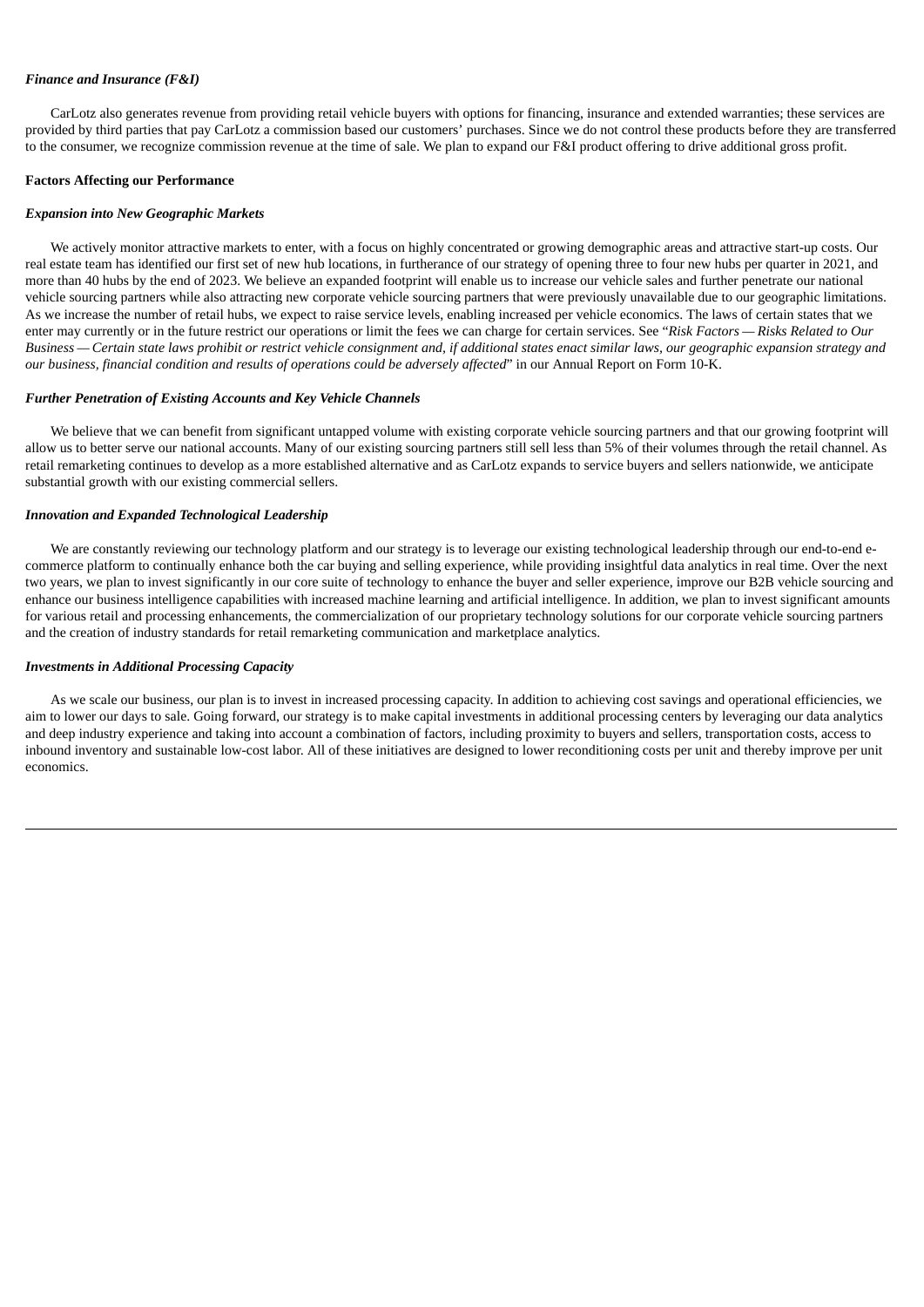## *Addition of New Corporate Vehicle Sourcing Accounts*

We plan to leverage our national footprint in order to access new corporate vehicle sourcing partners, which may not have been accessible in the past due to our current limited geographic reach. Additional vehicle volume from new accounts would allow us to improve our consigned vehicle market share at existing and new locations.

#### *Investment in Brand and Tactical Marketing*

Utilizing a portion of the additional capital we raised in the Merger, we intend to ramp up our local advertising and begin to focus on a more national audience. Our plan includes analytics-driven, targeted marketing investments to accelerate growth while being accretive to margins. With improved awareness of our brand and our services, we plan to identify, attract and convert new sourcing partners at optimized cost.

#### *Increased Service Offerings and Price Optimization*

As we further develop the CarLotz brand, we believe our enhanced platform will support increased revenue from product sales and optimized vehicle pricing. Areas of potential further investment in service offerings include (i) expansion of existing and new F&I products to cover appearance, roadside assistance, key insurance and wheel and tire production, (ii) expansion of our digital wholesale remarketing alternatives for corporate vehicle sourcing partners by building an in-house wholesale vehicle market for those vehicles that we do not sell through our retail channel and (iii) further development of a front-end digital solution to source more vehicles from consumers.

#### *Seasonality*

Used vehicle sales exhibit seasonality with sales typically peaking late in the first calendar quarter and diminishing through the rest of the year, with the lowest relative level of vehicle sales expected to occur in the fourth calendar quarter. Due to our rapid growth, our overall sales patterns to date have not reflected the general seasonality of the used vehicle industry, but we expect this to change once our business and markets mature. Used vehicle prices also exhibit seasonality, with used vehicle prices depreciating at a faster rate in the last two quarters of each year and a slower rate in the first two quarters of each year. Historically, this has led our gross profit per unit to be higher on average in the first half of the year than in the second half of the year.

## *Impact of COVID-19*

In March 2020, the World Health Organization declared the outbreak and spread of the COVID-19 virus a pandemic. During initial shelter in place orders and economic shutdowns, we saw a decrease in sales activity as consumers for the most part stayed home during the months of March through May of 2020. As our sales began to return to pre-COVID-19 levels late in the second quarter of 2020, the ongoing OEM plant shut-downs and repossession moratoriums limited vehicle supply from our corporate vehicle sourcing partners through most of the third quarter. During this time, we maintained our aggressive cost cutting measures by limiting marketing expense and inventory purchases in an effort to preserve liquidity. As we exited the third quarter and relaxed our capital preservation strategy, we saw record consignment and inventory volume that led to record quarterly unit sales and revenue.

Like many companies, COVID-19 has increased our focus on the health and safety of our guests, employees and their families. To maintain a safe work environment, we have implemented procedures aligned with the Centers for Disease Control and Prevention to limit the spread of the virus and provide a safe environment for our guests and teammates. Some of the measures taken include encouraging our teammates to take advantage of flexible work arrangements, acquiring additional corporate office space and mandating social distancing.

Although the ultimate impacts of COVID-19 remain uncertain, recent surveys found that 55% of those surveyed are actively considering buying a car and 67% reported an increased reliance on personal vehicles, with 60% open to buying a car online as compared to 32% prior to the pandemic. Similarly, 61% expressed a preference for contactless services and 62% were more likely to complete the purchase steps for a vehicle online. Although we can provide no assurance that we will not see further negative impacts of the pandemic and related economic recession, we believe that these changing preferences will result in positive long-term trends for our business. However, we cannot provide assurance of the ultimate significance and duration of COVID-19's disruption to our operations for several reasons, including, but not limited to, uncertainty regarding the duration of the pandemic and related disruptions, the impact of governmental orders and regulations that have been, and may in the future be, imposed, the impact of COVID-19 on our customers and corporate vehicle sourcing partners and the deterioration of economic conditions in the United States, as well as record high unemployment levels, which could have an adverse impact on discretionary consumer spending.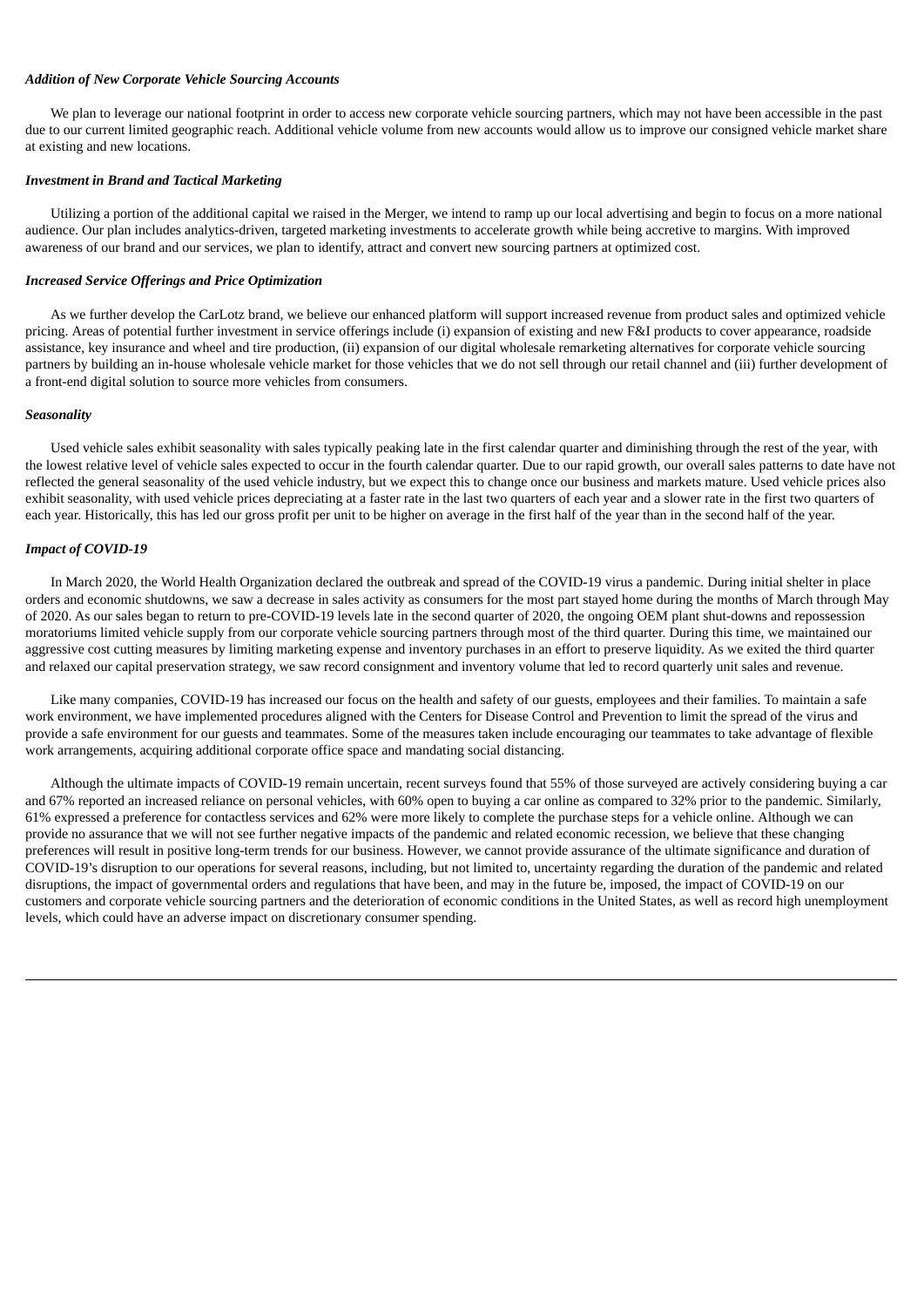## **Key Operating Metrics**

We regularly review a number of metrics, including the following key metrics, to evaluate our business, measure our progress and make strategic decisions. Our operating metrics (which may be changed or adjusted over time as our business scales up or industry dynamics change) measure the key drivers of our growth, including opening new hubs, increasing our brand awareness through unique site visitors and continuing to offer a full spectrum of used vehicles to service all types of customers.

|                                          |      | <b>Year Ended December 31,</b> |  |        |  |        |  |
|------------------------------------------|------|--------------------------------|--|--------|--|--------|--|
|                                          | 2020 |                                |  | 2019   |  | 2018   |  |
| Retail vehicles sold                     |      | 6,215                          |  | 6,435  |  | 4,077  |  |
| Number of hubs                           |      |                                |  |        |  |        |  |
| Average monthly unique visitors          |      | 66,505                         |  | 57,151 |  | 39,781 |  |
| Vehicles available for sale              |      | 2.019                          |  | 1.061  |  | 1,067  |  |
| Retail gross profit per unit             |      | 1.797                          |  | 1,393  |  | 1,602  |  |
| Percentage of unit sales via consignment |      | 66%                            |  | 46%    |  | 41%    |  |

#### *Retail Vehicles Sold*

We define retail vehicles sold as the number of vehicles sold to customers in a given period, net of returns. We currently have a three-day, 500 mile return policy. The number of retail vehicles sold is the primary contributor to our revenues and, indirectly, gross profit, since retail vehicles enable multiple complementary revenue streams, including all finance and insurance products. We view retail vehicles sold as a key measure of our growth, as growth in this metric is an indicator of our ability to successfully scale our operations while maintaining product integrity and customer satisfaction.

#### *Number of Hubs*

We define a hub as a physical location at which we recondition and store vehicles purchased and sold within a market. Our hubs cover a geographic area of approximately 300 miles, while some of our commercial accounts expand our coverage up to 1,000 miles, based on available inventory type. This is a key metric as each hub expands our service area, vehicle sourcing, reconditioning and storage capacity.

## *Average Monthly Unique Visitors*

We define a monthly unique visitor as an individual who has visited our website within a calendar month, based on data provided by Google Analytics. We calculate average monthly unique visitors as the sum of monthly unique visitors in a given period, divided by the number of months in that period. We view average monthly unique visitors as a key indicator of the strength of our brand, the effectiveness of our advertising and merchandising campaigns and consumer awareness.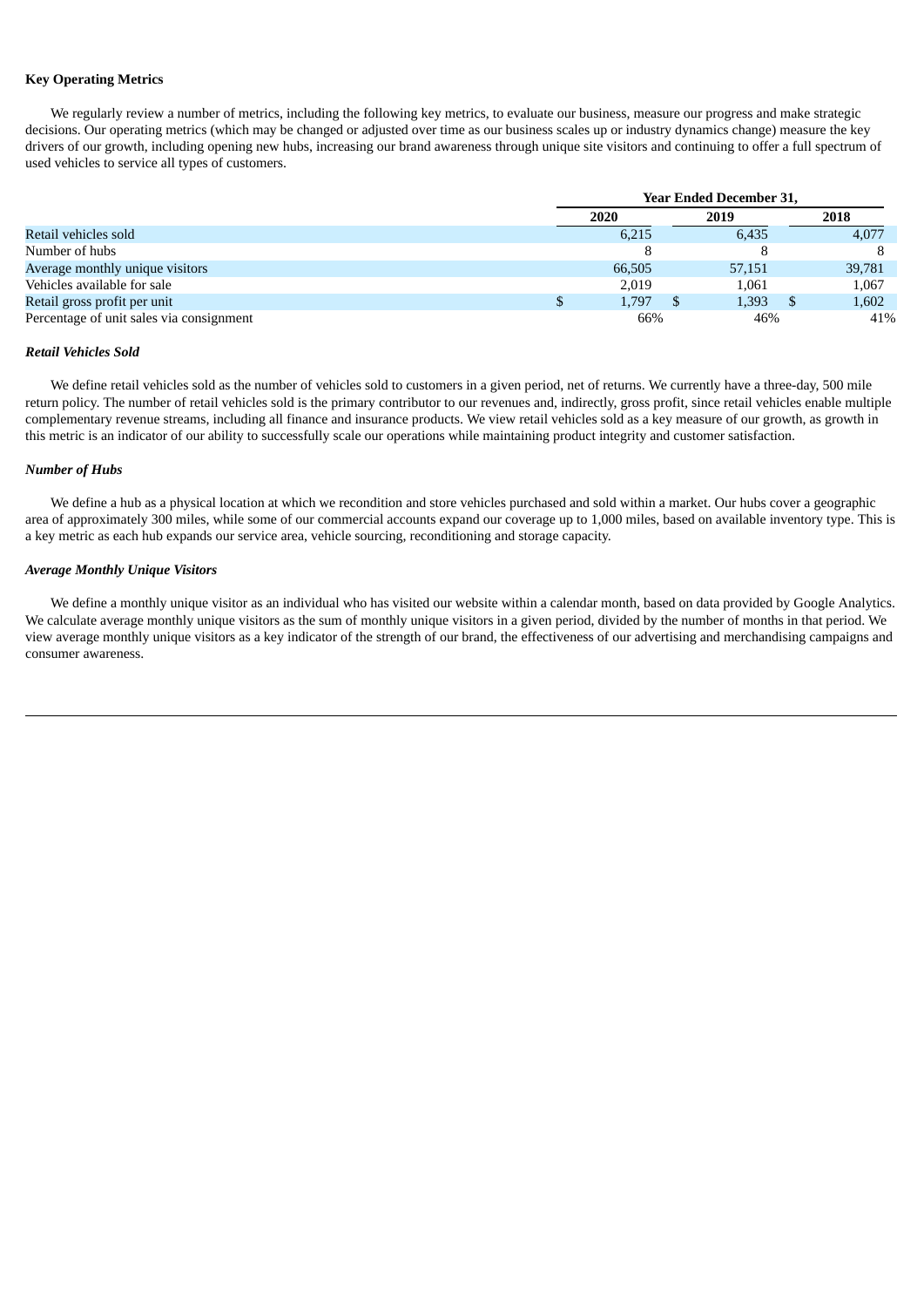## *Vehicles Available-for-Sale*

We define vehicles available-for-sale as the number of vehicles listed for sale on our website on the last day of a given reporting period. Until we reach an optimal pooled inventory level, we view vehicles available-for-sale as a key measure of our growth. Growth in vehicles available-for-sale increases the selection of vehicles available to consumers in all of our markets simultaneously, which we believe will allow us to increase the number of vehicles we sell. Moreover, growth in inventory units available is an indicator of our ability to scale our vehicle sourcing, inspection and reconditioning operations.

## *Retail Gross Profit per Unit*

We define retail gross profit per unit as the aggregate retail and F&I gross profit in a given period divided by retail vehicles sold during that period. Total retail gross profit per unit is driven by sales of used vehicles, each of which generates potential additional revenue from also providing retail vehicle buyers with options for financing, insurance and extended warranties. We believe gross profit per unit is a key measure of our growth and long-term profitability.

#### *Percentage of unit sales sourced via consignment*

We define percentage of unit sales sourced via consignment as the percentage derived by dividing the number of vehicles sold during the period that were sourced via consignment divided by the total number of vehicles sold during the period. This is key because this metric underlies our competitive advantage in the market.

## **Components of Results of Operations**

### *Revenues*

#### *Retail Vehicle Sales*

CarLotz sells used vehicles to retail customers through its hubs in various cities throughout the continental U.S. Revenue from retail vehicle sales is recognized when the title to the vehicle passes to the customer, at which point the customer controls the vehicle. We recognize revenue based on the total purchase price stated in the contract, including any processing fees. Our return policy allows customers to initiate a return until the earlier of the first three days or 500 miles after delivery.

#### *Wholesale Vehicle Sales*

We sell wholesale vehicles primarily through auction as wholesale vehicles acquired often do not meet our standards for retail vehicle sales. Revenue from wholesale vehicle sales is recognized when the vehicle is sold at auction or directly to a wholesaler and title to the vehicle passes to the customer.

#### *Finance and Insurance, net*

We provide customers with options for financing, insurance and extended warranties. Extended warranties sold beginning January 1, 2019 are serviced by a company owned by a significant shareholder of the Company. All other such services are provided by third-party vendors with whom we have agreements giving us the right to offer such services directly. When a customer selects a service from these third-party vendors, we earn a commission based on the actual price paid or financed. We recognize finance and insurance revenue at the point in time when the customer enters into the contract.

#### *Lease Income, net*

When a customer requests a vehicle lease, we may enter into a lease with the customer for a vehicle owned by us. Income received for leases of owned vehicles under noncancelable operating leases is recorded in Lease income, net in the consolidated statements of operations.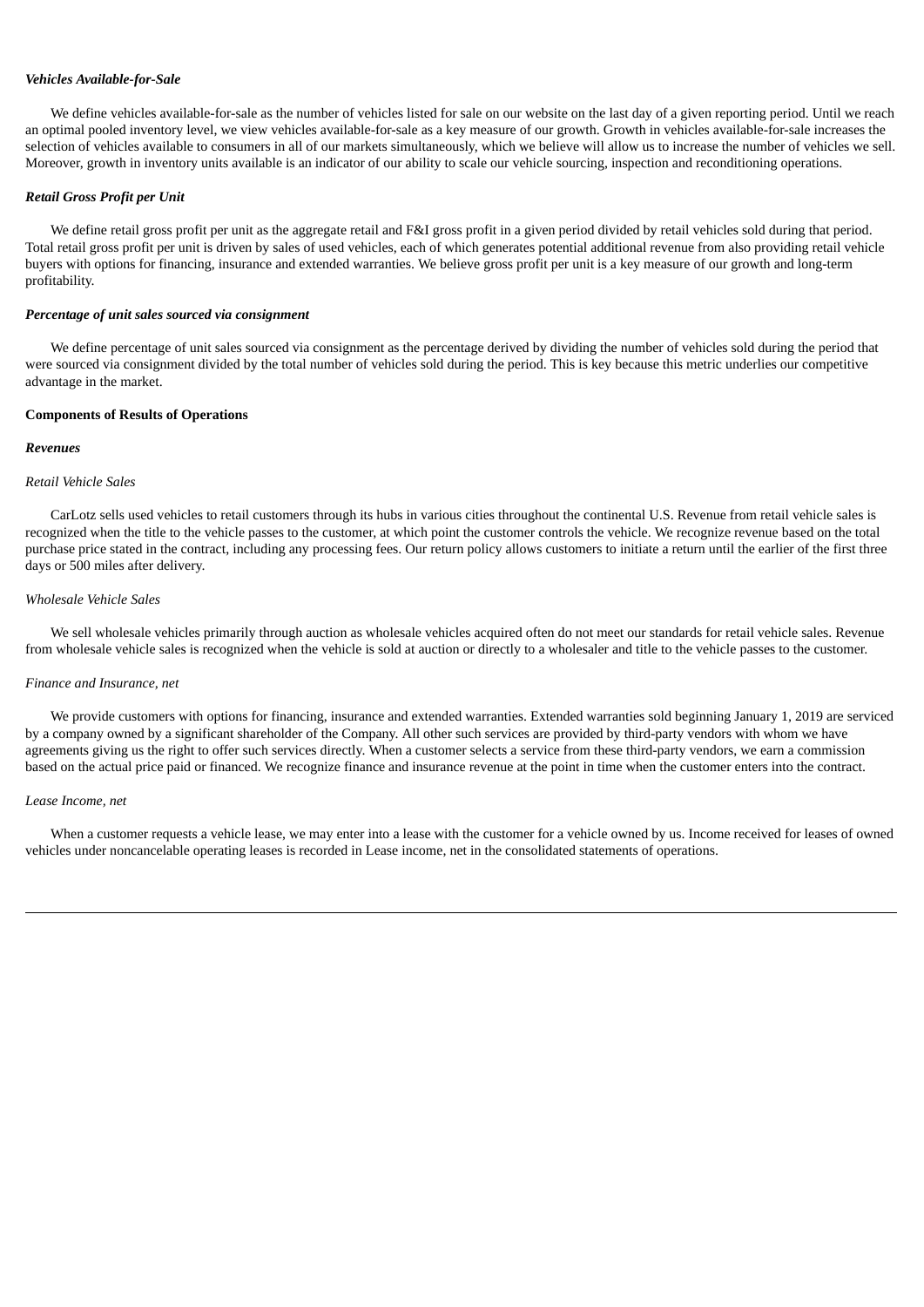# *Cost of Sales*

Cost of sales includes the cost to acquire used vehicles and the related reconditioning costs to prepare the vehicles for resale. Vehicle reconditioning costs include parts, labor, inbound transportation costs and other costs such as mechanical inspection, vehicle preparation supplies and repair costs. Cost of sales also includes any necessary adjustments to reflect vehicle inventory at the lower of cost or net realizable value.

## *Selling, General and Administrative Expenses*

Selling, general and administrative ("SG&A") expenses primarily include compensation and benefits, advertising, facilities cost, technology expenses, logistics and other administrative expenses. Advertising costs are expensed as incurred.

#### *Depreciation and Amortization*

Depreciation on property and equipment is calculated using the straight-line method over the estimated useful lives of the assets, which is: the lesser of 15 years or the underlying lease terms for leasehold improvements; one to five years for equipment, furniture and fixtures; and five years for corporate vehicles. Expenditures for maintenance, repairs and minor renewals are charged to expense as incurred. Major renewals and betterments are capitalized. Depreciation on vehicles leased to customers is calculated using the straight-line over the estimated useful life.

# *Non-Operating Expenses*

Non-operating expenses primarily represent floor plan interest incurred on borrowings to finance the acquisition of used vehicle inventory under the Company's \$12 million revolving floor plan facility with Automotive Finance Corporation.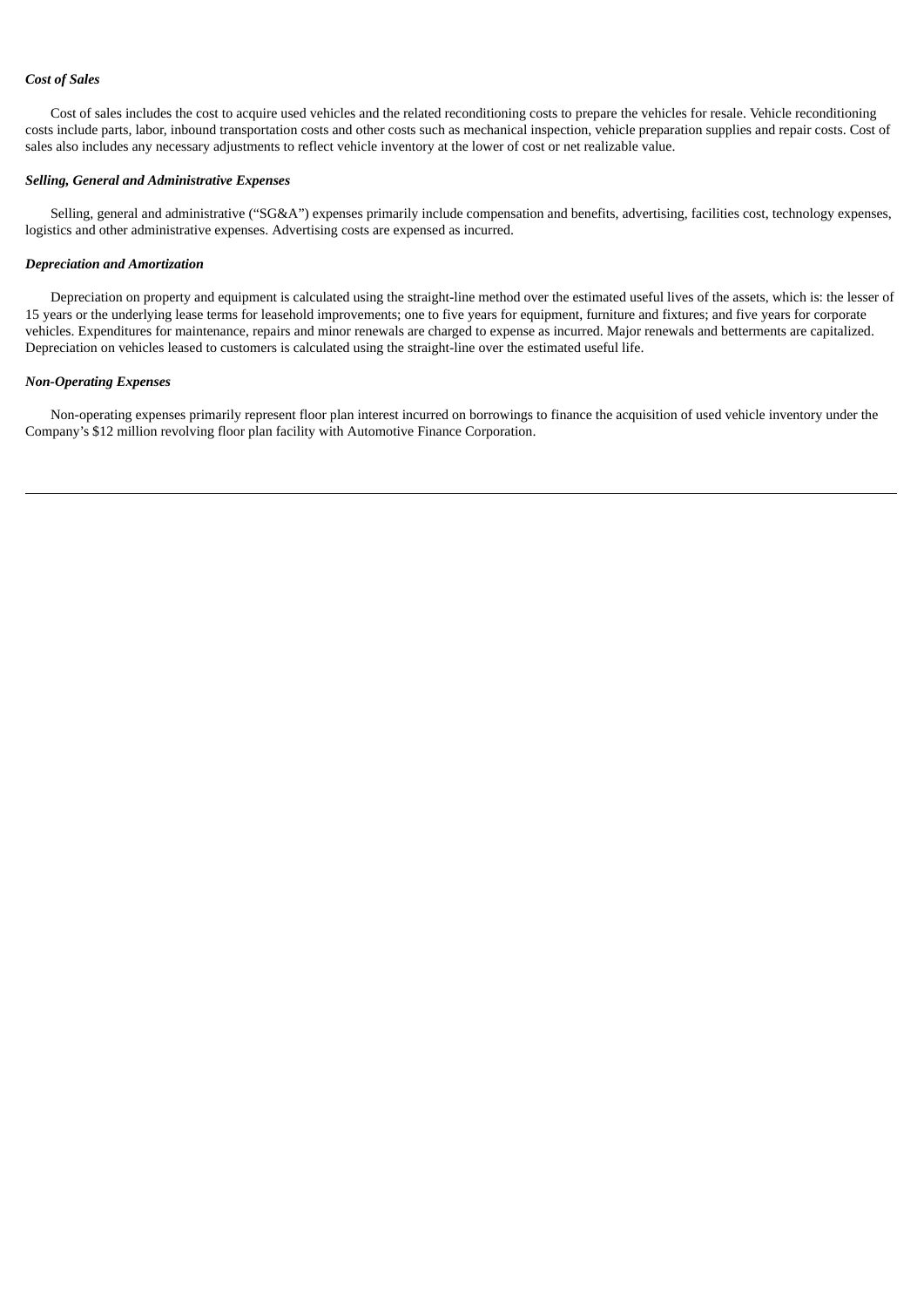# **Results of Operations**

The following table presents certain information from our consolidated statements of operations by channel for the years indicated:

|                                                                                   |                | <b>Year Ended December 31,</b> |              |          |
|-----------------------------------------------------------------------------------|----------------|--------------------------------|--------------|----------|
|                                                                                   | 2020           | 2019                           |              | 2018     |
|                                                                                   |                | (audited, \$ in thousands)     |              |          |
| Retail vehicle sales                                                              | \$<br>104,253  | $\mathcal{S}$<br>90,382        | <sup>S</sup> | 53,448   |
| Wholesale vehicle sales                                                           | 9,984          | 8,454                          |              | 3,153    |
| Finance and insurance, net                                                        | 3,898          | 3,117                          |              | 1,608    |
| Lease income, net                                                                 | 490            | 533                            |              | 142      |
| <b>Total revenues</b>                                                             | 118,625        | 102,486                        |              | 58,351   |
| Cost of sales (exclusive of depreciation)                                         | 107,369        | 93,780                         |              | 52,708   |
| <b>Gross profit</b>                                                               | 11,256         | 8,706                          |              | 5,643    |
| <b>Operating expenses:</b>                                                        |                |                                |              |          |
| Selling, general and administrative                                               | 17,552         | 18,305                         |              | 11,661   |
| Depreciation expense                                                              | 341            | 504                            |              | 338      |
| Management fee expense - related party                                            | 215            | 250                            |              | 250      |
| <b>Total operating expenses</b>                                                   | 18,108         | 19,059                         |              | 12,249   |
| <b>Loss from operations</b>                                                       | (6,852)        | (10, 353)                      |              | (6,606)  |
| Interest expense                                                                  | 518            | 651                            |              | 466      |
| Other income (expense), net                                                       |                |                                |              |          |
| Management fee income - related party                                             |                |                                |              | 127      |
| Change in fair value of warrants liability                                        | (14)           | 24                             |              | (2)      |
| Change in fair value of redeemable convertible preferred stock tranche obligation | 923            | (1,396)                        |              | (272)    |
| Other income (expense)                                                            | (81)           | (291)                          |              | 662      |
| Total other income (expense), net                                                 | 828            | (1,663)                        |              | 515      |
| Loss before income tax expense                                                    | (6, 542)       | (12, 667)                      |              | (6, 557) |
| Income tax expense                                                                | 10             | 11                             |              | 3        |
| <b>Net loss</b>                                                                   | \$<br>(6, 552) | (12, 678)                      | £.           | (6, 560) |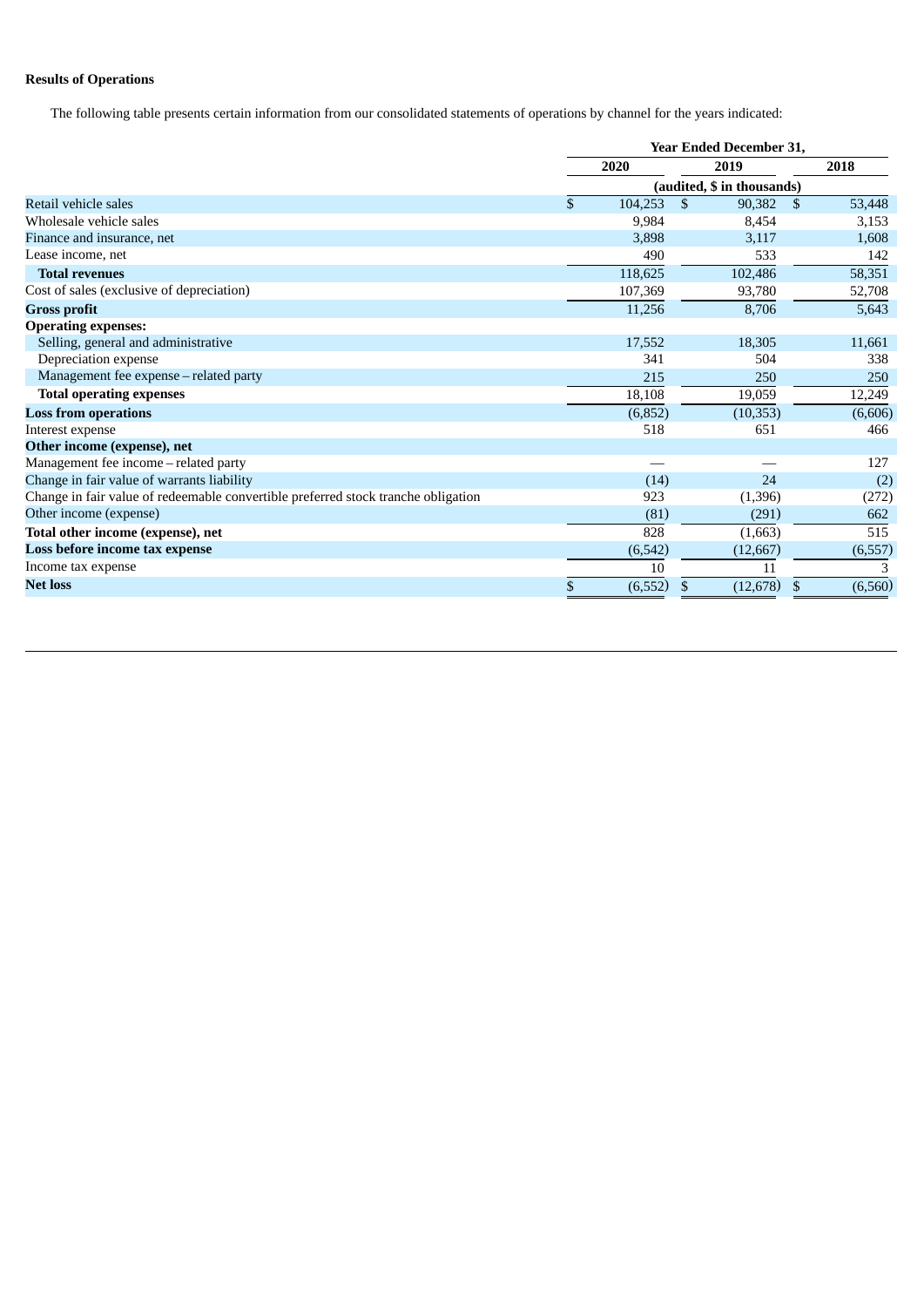## **Presentation of Results of Operations**

We present operating results down to gross profit for our three distinct revenue channels along with our net lease income:

*Retail Vehicle Sales*: Retail vehicle sales represent sales of vehicles to our retail customers through our hubs in various cities.

*Wholesale Vehicle Sales*: Wholesale vehicle sales represent sales of vehicles through wholesale channels, primarily through wholesale auctions.

*Finance and Insurance*: Finance and insurance represents commissions earned on financing, insurance and extended warranty products that we offer to our retail vehicle buyers.

*Lease Income, net*: Lease income, net represents revenue earned on the spread between the interest rate on leases we enter into with our lease customers and the related leases we enter into with third party lessors.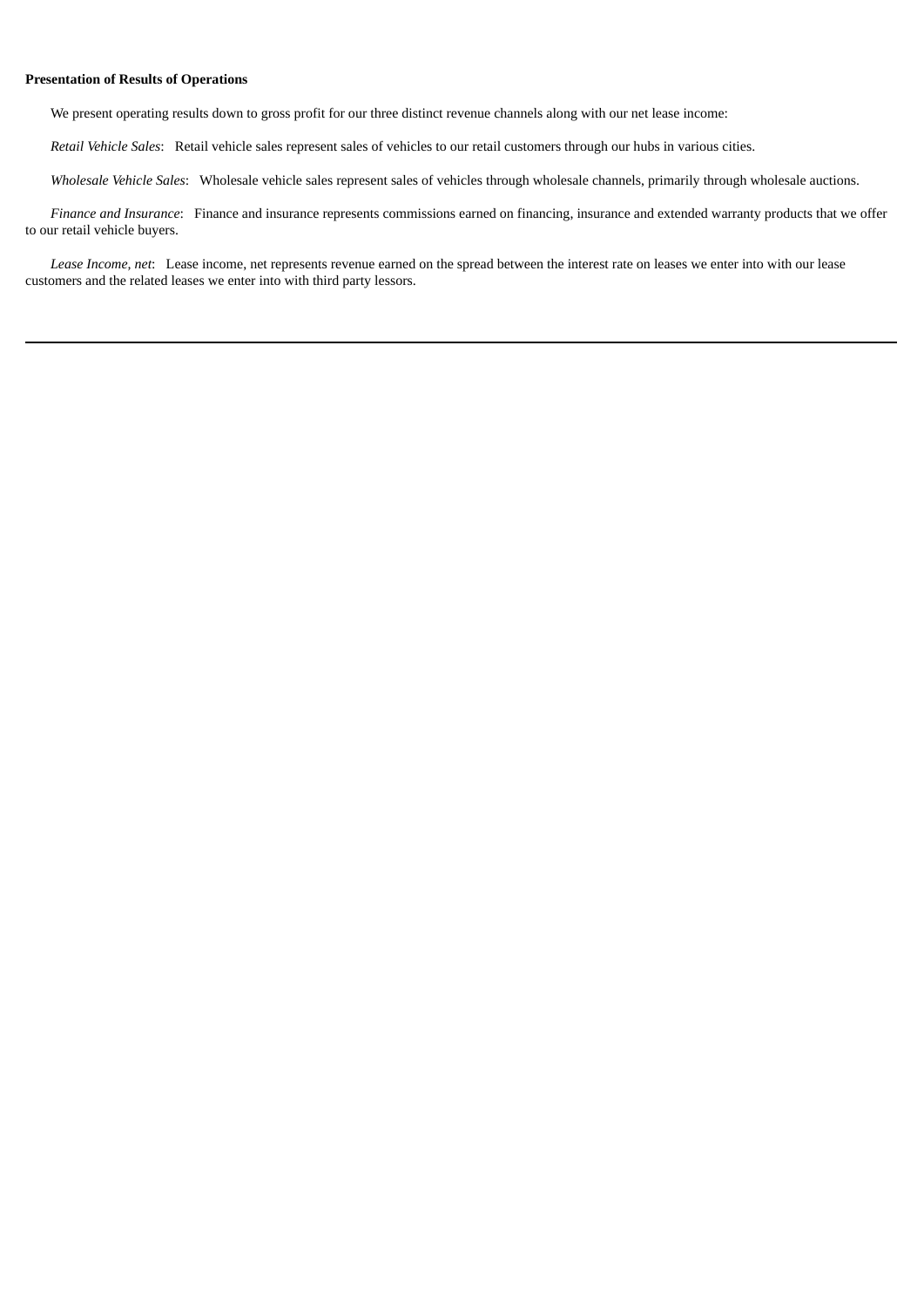# **Years Ended December 31, 2020, 2019 and 2018**

The following table presents certain information from our consolidated statements of operations by channel for the periods indicated:

|                                                   | Year Ended December 31, |         |      |         |                                            |                |         |               |  |  |  |
|---------------------------------------------------|-------------------------|---------|------|---------|--------------------------------------------|----------------|---------|---------------|--|--|--|
|                                                   | 2020                    |         | 2019 |         | <b>Change</b>                              | 2018           |         | <b>Change</b> |  |  |  |
|                                                   |                         |         |      |         | (\$ in thousands, except per unit metrics) |                |         |               |  |  |  |
| <b>Revenue:</b>                                   |                         |         |      |         |                                            |                |         |               |  |  |  |
| Retail vehicle sales                              | \$                      | 104,253 | \$   | 90,382  | 15.3% \$                                   |                | 53,448  | 69.1%         |  |  |  |
| Wholesale vehicle sales                           |                         | 9,984   |      | 8,454   | 18.1%                                      |                | 3,153   | 168.1%        |  |  |  |
| Finance and insurance, net                        |                         | 3,898   |      | 3,117   | 25.1%                                      |                | 1,608   | 93.8%         |  |  |  |
| Lease income, net                                 |                         | 490     |      | 533     | (8.1)%                                     |                | 142     | 275.4%        |  |  |  |
| Total revenues                                    | \$                      | 118,625 | \$   | 102,486 | 15.7%                                      | $\mathfrak{F}$ | 58,351  | 75.6%         |  |  |  |
| <b>Cost of sales (exclusive of depreciation):</b> |                         |         |      |         |                                            |                |         |               |  |  |  |
| Retail vehicle cost of sales                      | \$                      | 96,983  | \$   | 84,534  | 14.7%                                      | - \$           | 48,523  | 74.2%         |  |  |  |
| Wholesale vehicle cost of sales                   |                         | 10,386  |      | 9,246   | 12.3%                                      |                | 4,185   | 120.9%        |  |  |  |
| Total cost of sales                               | \$                      | 107,369 | \$   | 93,780  | 14.5%                                      | \$.            | 52,708  | 77.9%         |  |  |  |
| <b>Gross profit:</b>                              |                         |         |      |         |                                            |                |         |               |  |  |  |
| Retail vehicle gross profit                       | \$                      | 7,270   | \$   | 5,848   | 24.3% \$                                   |                | 4,925   | 18.7%         |  |  |  |
| Wholesale vehicle gross profit                    |                         | (402)   |      | (792)   | $(49.2)\%$                                 |                | (1,032) | $(23.3)\%$    |  |  |  |
| Finance and insurance gross profit                |                         | 3,898   |      | 3,117   | 25.1%                                      |                | 1,608   | 93.8%         |  |  |  |
| Lease income, net                                 |                         | 490     |      | 533     | (8.1)%                                     |                | 142     | 275.4%        |  |  |  |
| Total gross profit                                | \$                      | 11,256  | \$   | 8,706   | 29.3%                                      | \$             | 5,643   | 54.3%         |  |  |  |
| <b>Unit sales information:</b>                    |                         |         |      |         |                                            |                |         |               |  |  |  |
| Retail vehicles unit sales                        |                         | 6,215   |      | 6,435   | $(3.4)\%$                                  |                | 4,077   | 57.8%         |  |  |  |
| Wholesale vehicles unit sales                     |                         | 1,059   |      | 1,159   | $(8.6)\%$                                  |                | 610     | 90.0%         |  |  |  |
| Gross profit per unit <sup>(1)</sup> :            |                         |         |      |         |                                            |                |         |               |  |  |  |
| Retail vehicles gross profit per unit             | \$                      | 1,797   | \$   | 1,393   | 29.0% \$                                   |                | 1,602   | $(13.1)\%$    |  |  |  |
| Wholesale vehicles gross profit per unit          | \$                      | (380)   | \$   | (683)   | $(44.4)\%$ \$                              |                | (1,692) | $(59.6)\%$    |  |  |  |
| Total gross profit per unit                       | \$                      | 1,547   | \$   | 1,146   | 35.0% \$                                   |                | 1,204   | (4.8)%        |  |  |  |
|                                                   |                         |         |      |         |                                            |                |         |               |  |  |  |

 $(1)$  Gross profit per unit is calculated as gross profit for retail vehicles and finance and insurance, each of which is divided by the total number of retail vehicles sold in the period, and gross profit for wholesale vehicles, which is divided by the total number of wholesale vehicles sold in the period.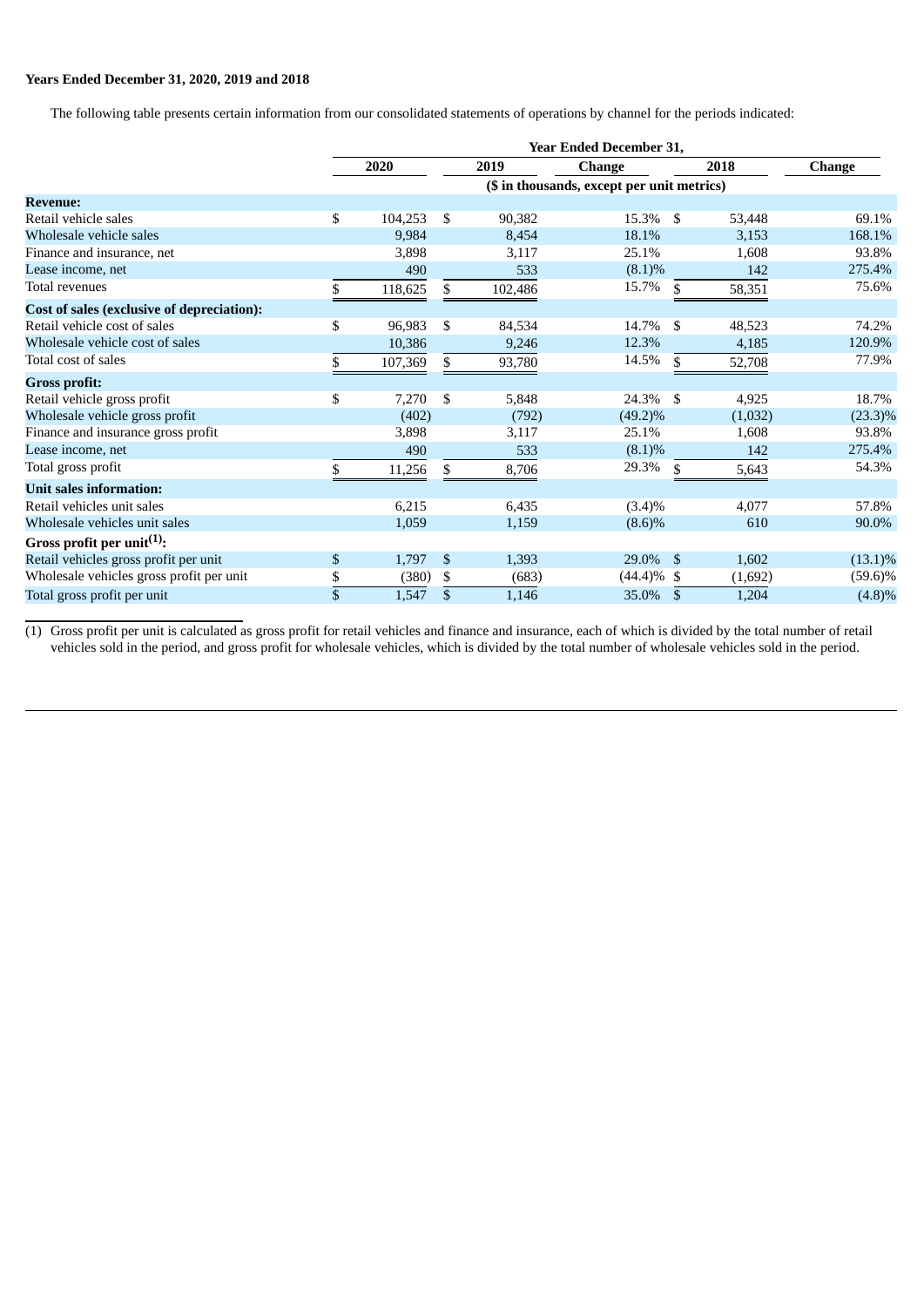#### *Retail Vehicle Sales*

*2020 Versus 2019.* Retail vehicle sales revenue increased by \$13.9 million, or 15.3%, to \$104.3 million during 2020, from \$90.4 million in 2019. The increase was primarily due to an increase in average sale price of \$2,729 and partially offset by a decrease in retail vehicle unit sales to 6,215, compared to 6,435 retail vehicles sales in the comparable period in 2019. The increase in average sale price was primarily due to an increase in the percentage of units sourced via consignment, and the decrease in retail vehicle unit sales was due to the COVID-19 pandemic and related government lockdown and travel restrictions imposed.

*2019 Versus 2018.* Retail vehicle sales revenue increased by \$37.0 million, or 69.1%, to \$90.4 million during 2019, from \$53.4 million in 2018. The increase was primarily due to an increase in the number of retail vehicle unit sales as we sold 6,435 retail vehicles in 2019, compared to 4,077 retail vehicles in 2018 as well as an increase of the average sale price of \$936. Our retail vehicle unit sale growth was primarily driven by the maturation of existing hubs, full-year effect of those hubs opened during 2018, and an increase in percentage of units sourced via consignment.

## *Wholesale Vehicle Sales*

*2020 Versus 2019.* Wholesale vehicle sales revenue increased by \$1.5 million, or 18.1%, to \$10.0 million during 2020, from \$8.5 million in 2019. The increase was primarily due to an increase in average sale price of \$2,134 and partially offset by a decrease in wholesale vehicle units sales to 1,059 in 2020, compared to 1,159 wholesale vehicles sold in 2019.

*2019 Versus 2018.* Wholesale vehicle sales revenue increased by \$5.3 million, or 168.1%, to \$8.5 million during 2019, from \$3.2 million in 2018. The increase was primarily due to an increase in wholesale vehicle unit sales as we sold 1,159 wholesale vehicles in 2019, compared to 610 wholesale vehicles in 2018, as well as an increase in average sale price of \$2,125.

## *Finance and Insurance (F&I)*

*2020 Versus 2019.* F&I revenue increased by \$0.8 million, or 25.1%, to \$3.9 million during 2020, from \$3.1 million in 2019. The increase was primarily due to increased penetration of our F&I product offerings.

*2019 Versus 2018.* F&I revenue increased by \$1.5 million, or 93.8%, to \$3.1 million during 2019, from \$1.6 million in 2018. The increase was primarily due to an increase in retail vehicle unit sales as we sold 6,435 retail vehicles in 2019, compared to 4,077 retail vehicles in 2018.

#### *Lease Income, net*

*2020 Versus 2019.* Lease income, net was \$0.5 million during 2020, as compared to \$0.5 million during 2019.

*2019 Versus 2018.* Lease income, net was \$0.5 million during 2019, as compared to \$0.1 million during 2018. The increase was primarily due to the full-year effect of CarLotz becoming the sole member of Orange Grove via redemption of the remaining 80% membership interest.

#### *Cost of Sales*

*2020 Versus 2019.* Cost of sales increased by \$13.6 million, or 14.5%, to \$107.4 million during 2020, from \$93.8 million in 2019. The increase was primarily due to an increase in average sale price of \$2,625.

*2019 Versus 2018.* Cost of sales increased by \$41.1 million, or 77.9%, to \$93.8 million during 2019, from \$52.7 million in 2018. The increase was primarily due to an increase in unit sales as we sold 7,594 vehicles in 2019, compared to 4,687 vehicles in 2018.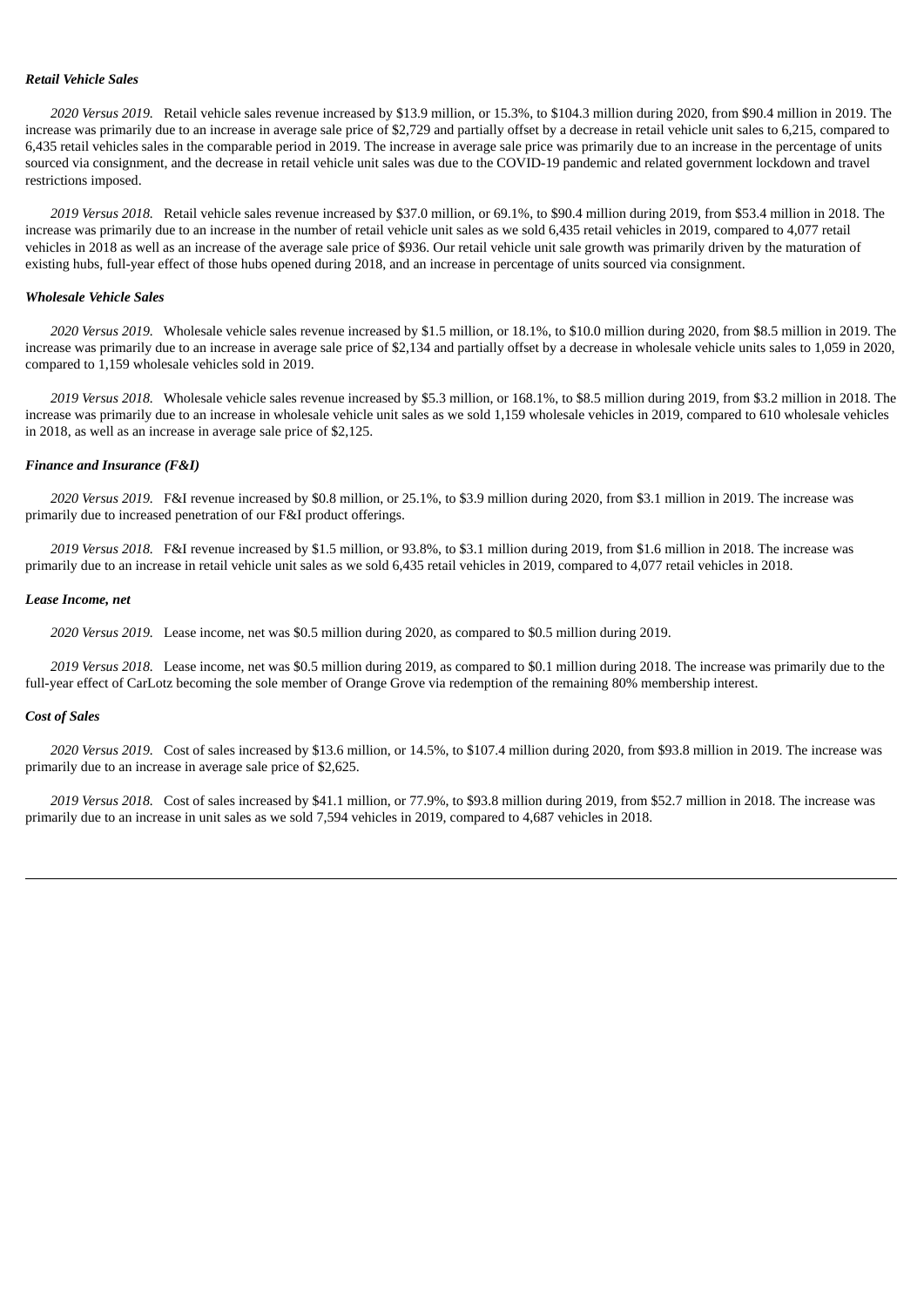## *Retail Vehicle Gross Profit*

*2020 Versus 2019.* Retail vehicle gross profit increased by \$1.5 million, or 24.3%, to \$7.3 million during 2020, from \$5.8 million in 2019. This increase was primarily driven by a shift in the sale of owned units to consigned units, which typically have higher margins, as well as increased sales of F&I product offerings.

*2019 Versus 2018.* Retail vehicle gross profit increased by \$0.9 million, or 18.7%, to \$5.8 million during 2019, from \$4.9 million in 2018. This increase was primarily driven by an increase in retail vehicle unit sales.

#### *Wholesale Vehicle Gross Profit*

*2020 Versus 2019.* Wholesale vehicle gross profit (loss) improved by \$0.4 million, or 49.2%, to \$(0.4) million during 2019, from \$(0.8) million in 2019. This improvement was primarily driven by a decrease in negative gross profit per unit and a decrease in wholesale vehicle unit sales.

*2019 Versus 2018.* Wholesale vehicle gross profit (loss) improved by \$0.2 million, or 23.3%, to \$(0.8) million during 2019, from \$(1.0) million in 2018. This improvement was primarily driven by a decrease in negative gross profit per unit, which was partially offset by increased wholesale vehicle unit sales.

#### *F&I Gross Profit*

F&I revenue consists of 100% gross margin products for which gross profit equals revenue. Therefore, changes in F&I gross profit and the associated drivers are identical to changes in F&I revenue and the associated drivers.

## *Components of SG&A*

|                                                    | <b>Year Ended December 31.</b> |        |      |        |                   |  |        |        |  |
|----------------------------------------------------|--------------------------------|--------|------|--------|-------------------|--|--------|--------|--|
|                                                    | 2020                           |        | 2019 |        | Change            |  | 2018   | Change |  |
|                                                    |                                |        |      |        | (\$ in thousands) |  |        |        |  |
| Compensation and benefits $(1)$                    |                                | 7.909  |      | 8,992  | $(12.0)\%$ \$     |  | 6,418  | 40.1%  |  |
| Marketing expense                                  |                                | 2,808  |      | 3,803  | $(26.2)\%$        |  | 1,871  | 103.3% |  |
| Other costs <sup>(2)</sup>                         |                                | 6,835  |      | 5,510  | 24.0%             |  | 3,372  | 63.4%  |  |
| Total selling, general and administrative expenses |                                | 17,552 |      | 18,305 | $(4.1)\%$ \$      |  | 11.661 | 57.0%  |  |

(1) Compensation and benefits includes all payroll and related costs, including benefits, payroll taxes and equity-based compensation, except those related to preparing vehicles for sale, which are included in cost of sales, and those related to the development of software products for internal use, which are capitalized to software and depreciated over the estimated useful lives of the related assets.

(2) Other costs include all other selling, general and administrative expenses such as facilities costs, technology expenses, logistics and other administrative expenses.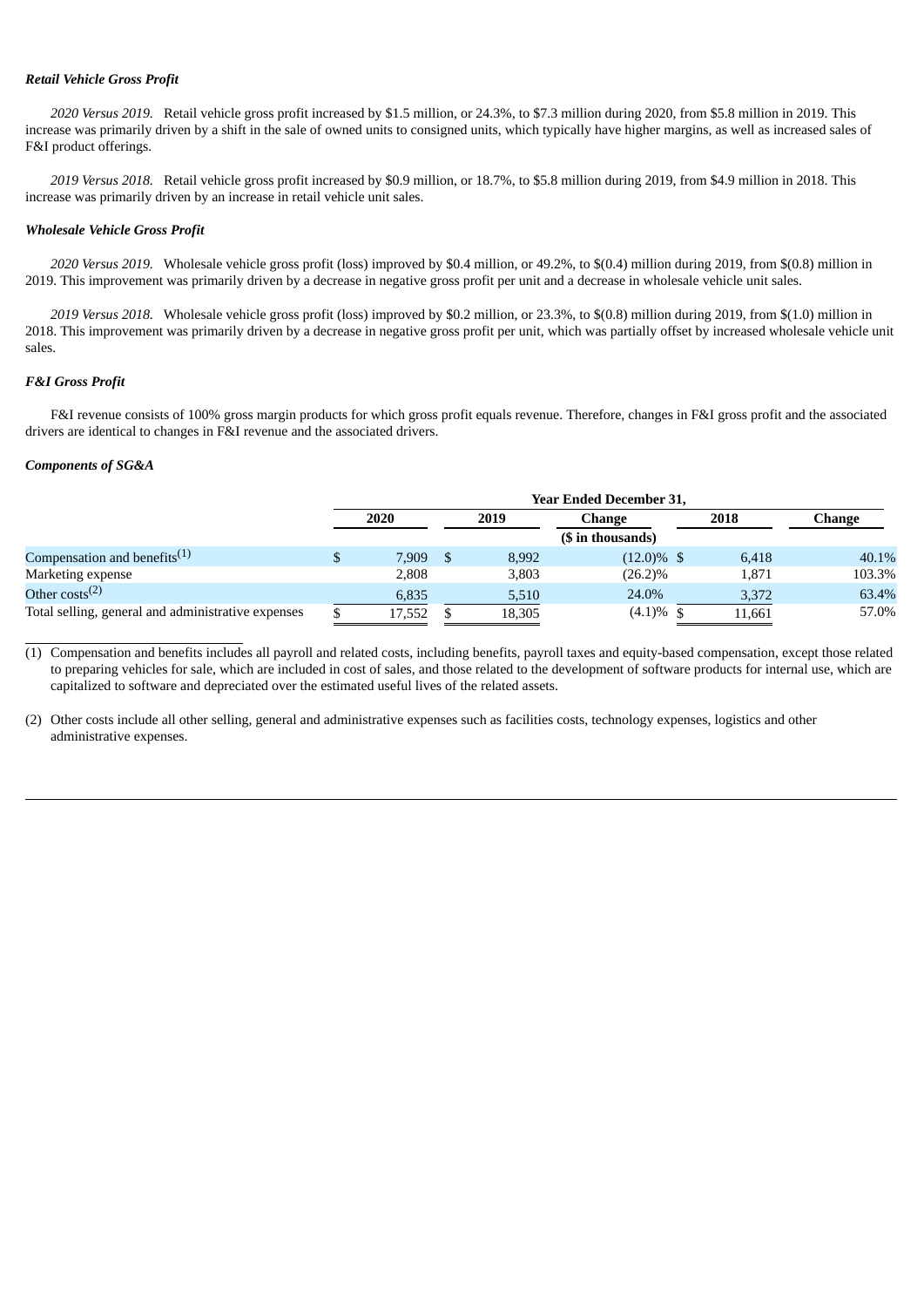*2020 Versus 2019.* SG&A expenses decreased by \$0.7 million, or (4.1)%, to \$17.6 million during 2020, from \$18.3 million in 2019. The decrease was due to a decrease in compensation and benefits costs of \$(1.1) million and marketing expenses of \$(1.0) million, partially offset by an increase in other costs of \$1.3 million.

*2019 Versus 2018.* SG&A expenses increased by \$6.6 million, or 57.0%, to \$18.3 million during 2019, from \$11.7 million in 2018. The increase was due to the increase in compensation and benefits costs of \$2.6 million, marketing expenses of \$1.9 million and other costs of \$2.1 million.

## **Liquidity and Capital Resources**

#### *Sources of liquidity and Debt Obligations*

In December 2019, we entered into a note purchase agreement with Automotive Finance Corporation ("AFC") under which AFC agreed to purchase up to \$5.0 million in notes, with the initial tranche equal to \$3.0 million issued at closing and two additional tranches of at least \$1.0 million on or prior to September 20, 2021, of which \$0.5 million was issued prior to the completion of the Merger. The notes were converted into Former CarLotz common stock immediately prior to the consummation of the Merger and received the Merger Consideration.

On March 10, 2021, we entered into an Inventory Financing and Security Agreement (the "Ally Facility") with Ally Bank, a Utah chartered state bank ("Ally Bank") and Ally Financial, Inc., a Delaware corporation ("Ally" and, together with Ally Bank, the "Lender"), pursuant to which the Lender may provide up to \$30 million in financing, or such lesser sum which may be advanced to or on behalf of us from time to time, as part of our floorplan vehicle financing program.

Under the Ally Facility, the Company is subject to financial covenants that require the Company to maintain at least 10% of the credit line in cash and cash equivalents, to maintain at least 10% of the credit line on deposit with Ally Bank and to maintain a minimum tangible net worth of \$90 million calculated in accordance with GAAP.

Advances under the Ally Facility will bear interest at a per annum rate designated from time to time by the Lender and will be determined using a 365/360 simple interest method of calculation, unless expressly prohibited by law. The interest rate is currently the prime rate plus 2.50% per annum, or 5.75%. Advances under the Ally Facility, if not demanded earlier, are due and payable for each vehicle financed under the Ally Facility as and when such vehicle is sold, leased, consigned, gifted, exchanged, transferred, or otherwise disposed of. Interest under the Ally Facility is due and payable upon demand, but, in general, in no event later than 60 days from the date of request for payment. Upon any event of default (including, without limitation, our obligation to pay upon demand any outstanding liabilities of the Ally Facility), the Lender may, at its option and without notice to us, exercise its right to demand immediate payment of all liabilities and other indebtedness and amounts owed to the Lender and its affiliates by us and our affiliates.

The Ally Facility is secured by a grant of a security interest in certain vehicle inventory and other assets of the Company.

Prior to our entry into the Ally Facility, we had a \$12.0 million revolving floor plan facility available with AFC (the "AFC Facility") to finance the purchase of used vehicles. The AFC Facility was secured by all of our assets. As of December 31, 2020, we had total outstanding debt of \$6.0 million under the AFC Facility. Borrowings under the AFC Facility accrued interest at a variable interest rate based on the most recent prime rate published in The Wall Street Journal plus 2.00% per annum, which was 5.25% and 6.75% as of December 31, 2020 and December 31, 2019, respectively. In connection with the entry into the Ally Facility, we repaid in full and terminated the AFC Facility.

In April 2020, we received a loan totaling approximately \$1.7 million from the Small Business Administration under the Paycheck Protection Program ("PPP") to help us keep our workforce employed and avoid further headcount reduction during the COVID-19 crisis. The full amount of the PPP loan was repaid in connection with the closing of the Merger.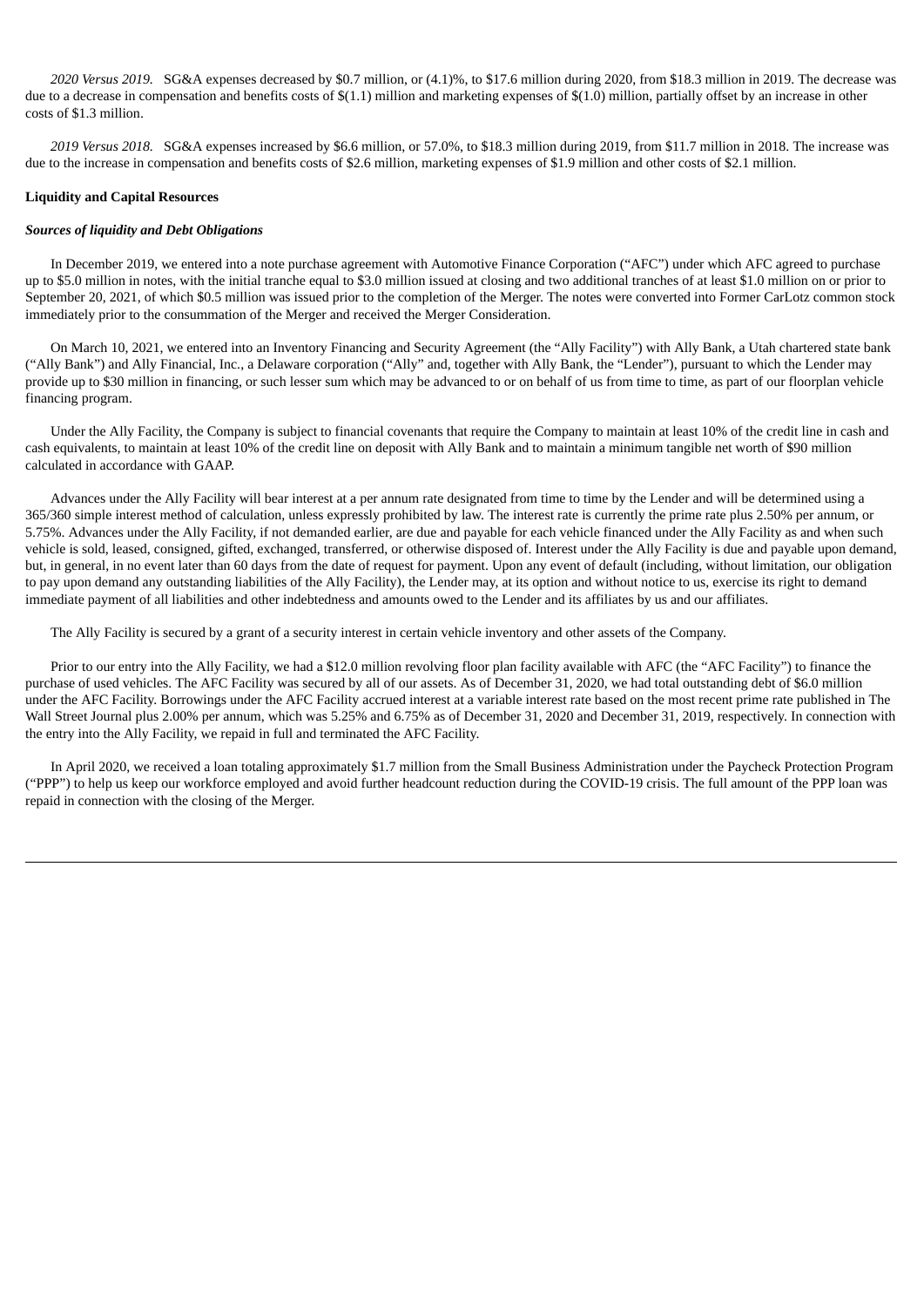On December 2, 2020, CarLotz issued a promissory note (the "Note") to AFC. Under the terms of the Note, AFC agreed to make one advance to CarLotz upon request of \$3.0 million. Amounts due under the Note accrued interest at 6.0% per year on a 365-day basis. The Note was due and payable on the earlier of the closing of the Merger and December 2, 2022. Amounts drawn on the Note were used for working capital purposes in the ordinary course of business. The Note was repaid upon the consummation of the Merger.

As a result of the Merger and the PIPE Investment, CarLotz received approximately \$315 million of net cash after giving effect to the repayment of debt described above. We believe our available cash and liquidity available under the Ally Facility are sufficient to fund our operations and expansion plans for at least the next 12 months.

## **Cash Flows —Annual Results**

The following table summarizes our consolidated statements of cash flows for the periods indicated:

|                                           | <b>Year Ended December 31,</b> |       |              |          |  |  |  |
|-------------------------------------------|--------------------------------|-------|--------------|----------|--|--|--|
|                                           | 2020                           | 2019  |              | 2018     |  |  |  |
|                                           | (\$ in thousands)              |       |              |          |  |  |  |
| Cash Flow Data:                           |                                |       |              |          |  |  |  |
| Net cash used in operating activities     | $(4,592)$ \$                   |       | $(5,473)$ \$ | (11,761) |  |  |  |
| Net cash used in investing activities     | (1,227)                        |       | (487)        | (362)    |  |  |  |
| Net cash provided by financing activities | 4.530                          | 8,492 |              | 4,503    |  |  |  |

## *Operating Activities*

For the year ended December 31, 2020, net cash used in operating activities was \$4.6 million, primarily driven by a net loss of \$6.6 million adjusted for non-cash charges of \$0.5 million and net changes to our operating assets and liabilities of \$2.5 million. For the year ended December 31, 2020, the noncash adjustments primarily related to a decrease in fair value of the preferred stock tranche obligation of \$0.9 million, partially offset by an increase in depreciation and amortization of \$0.3 million. The changes in operating assets and liabilities are primarily driven by an increase in accrued expenses, including accrued transaction expenses, of \$8.0 million, an increase in accounts payable of \$4.1 million, and an increase in other long-term liabilities of \$1.0 million, partially offset by an increase in other current assets of \$6.4 million, an increase in inventories of \$3.3 million, and an increase in accounts receivable of \$0.9 million.

For the year ended December 31, 2019, net cash used in operating activities was \$5.5 million, primarily driven by a net loss of \$12.7 million adjusted for non-cash charges of \$2.3 million and net changes in our operating assets and liabilities of \$4.9 million. For the year ended December 31, 2019, the noncash adjustments primarily related to change in fair value of redeemable convertible preferred stock tranche obligation of \$1.4 million, depreciation and amortization of \$0.5 million, loss due to disposition of property and equipment of \$0.3 million and share-based compensation expense of \$0.1 million. The changes in operating assets and liabilities are primarily driven by a decrease in inventories of \$2.9 million, an increase in accounts payable of \$1.4 million, an increase in accrued expenses of \$0.5 million and an increase in other current and noncurrent liabilities of \$0.8 million, partially offset by an increase in accounts receivable of \$0.8 million.

For the year ended December 31, 2018, net cash used in operating activities was \$11.8 million, primarily driven by a net loss of \$6.6 million adjusted for non-cash gains of \$0.1 million and net changes in our operating assets and liabilities of \$(5.3) million. The non-cash adjustments primarily related to other charges of \$0.6 million, partially offset by depreciation and amortization of \$0.3 million and share-based compensation expense of \$0.2 million. The changes in operating assets and liabilities are primarily driven by an increase in inventories of \$4.8 million and an increase in accounts receivable of \$0.7 million, partially offset by a \$0.2 million increase in accounts payable and a \$0.1 million increase in accrued expenses.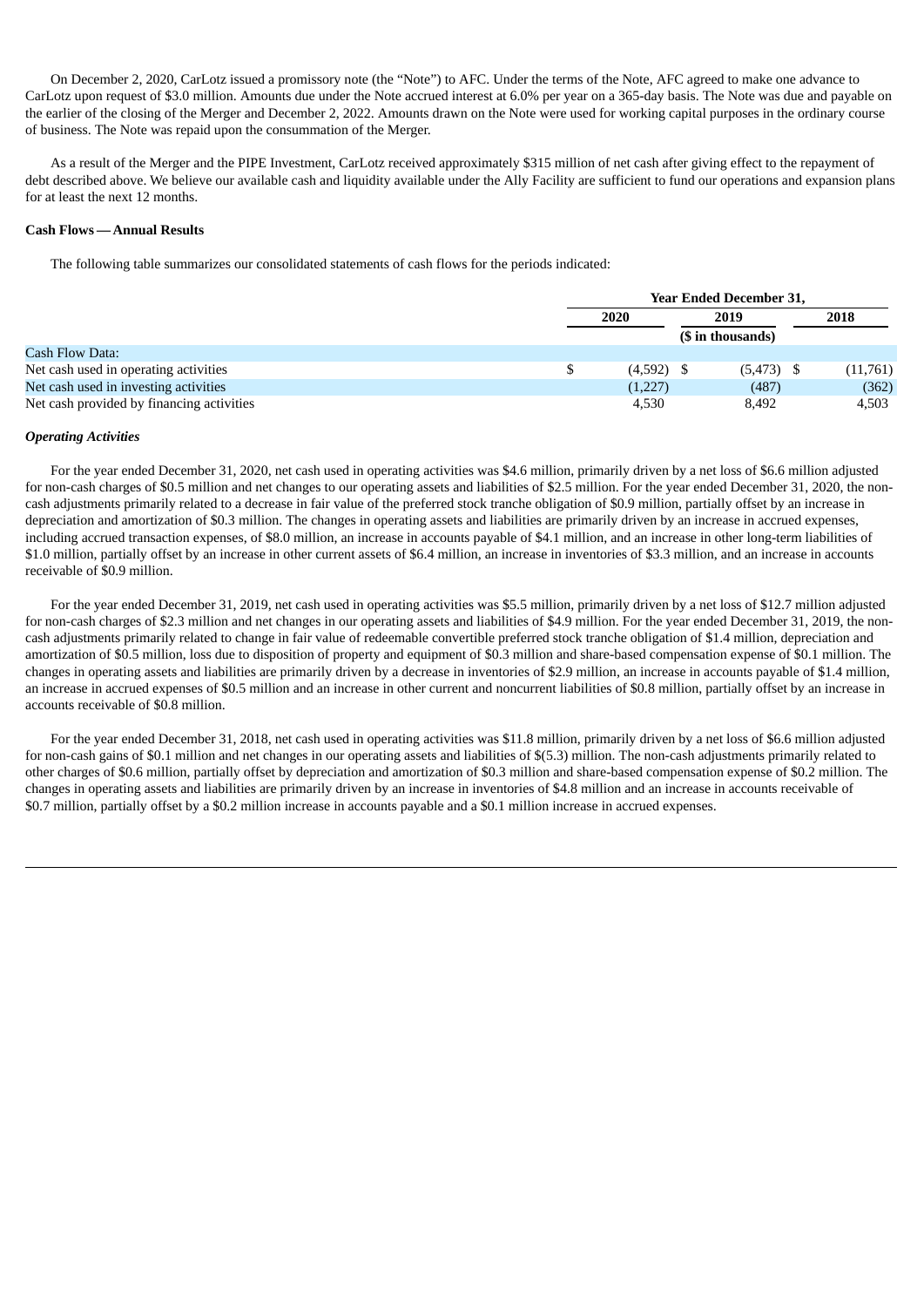#### *Investing Activities*

For the year ended December 31, 2020, net cash used in investing activities was \$1.2 million, driven by \$1.0 million of purchases of marketable securities and \$0.2 million of purchases of property and equipment.

For the year ended December 31, 2019, net cash used in investing activities was \$0.5 million, driven by \$0.2 million of purchases of property and equipment and \$0.3 million of purchases of leased vehicles.

For the year ended December 31, 2018, net cash used in investing activities was \$0.4 million, primarily driven by \$0.5 million of purchases of property and equipment, partially offset by \$0.1 million in proceeds from the sale of leased vehicles.

#### *Financing Activities*

For the year ended December 31, 2020, net cash provided by financing activities was \$4.5 million, primarily driven by \$5.3 million in proceeds from borrowings on long-term debt and \$24.2 million in proceeds from borrowings under the AFC Facility, partially offset by repayment of borrowings under the AFC Facility of \$25.0 million.

For the year ended December 31, 2019, net cash provided by financing activities was \$8.5 million, primarily driven by \$8.0 million in proceeds from the issuance of redeemable convertible preferred stock, \$39.8 million in proceeds from borrowings under the AFC Facility and \$3.0 million of borrowings on long-term debt, partially offset by repayment of borrowings under the AFC Facility of \$41.7 million.

For the year ended December 31, 2018, net cash provided by financing activities was \$4.5 million, primarily driven by \$29.1 million in proceeds from borrowings under the AFC Facility, partially offset by repayment of borrowings under the AFC Facility of \$24.6 million.

## **Contractual Obligations**

The following table includes aggregated information about contractual obligations that affect our liquidity and capital needs. As of December 31, 2020, our contractual obligations were as follows:

|                                        | <b>Payments Due by Period</b> |        |        |        |               |                   |             |           |         |       |
|----------------------------------------|-------------------------------|--------|--------|--------|---------------|-------------------|-------------|-----------|---------|-------|
|                                        | Less than                     |        |        |        |               |                   |             | More than |         |       |
|                                        | <b>Total</b>                  |        | 1 Year |        | $1 - 3$ Years |                   | $3-5$ Years |           | 5 years |       |
|                                        |                               |        |        |        |               | (\$ in thousands) |             |           |         |       |
| AFC Facility <sup>(1)</sup>            | \$                            | 6,039  | -S     | 6,039  | - \$          |                   |             |           | -\$     |       |
| Convertible note                       |                               | 3,500  |        | 3,500  |               |                   |             |           |         |       |
| Cumulative preferred dividends payable |                               | 4.751  |        | 4,751  |               |                   |             |           |         |       |
| Promissory note                        |                               | 3,000  |        | 3,000  |               |                   |             |           |         |       |
| Operating lease obligations            |                               | 9,604  |        | 2,303  |               | 4,581             |             | 2,209     |         | 511   |
| Capital lease obligations              |                               | 1,971  |        | 139    |               | 370               |             | 384       |         | 1,078 |
| <b>Total</b>                           |                               | 28,865 |        | 19,732 |               | 4,951             |             | 2,593     |         | 1,589 |

(1) Represents the principal amount outstanding as of December 31, 2020. Due to the uncertainty of forecasting the timing of expected variable interest rate payments, interest payment amounts are not included in the table. We repaid in full and terminated the AFC Facility in connection with our entry into the Ally Facility.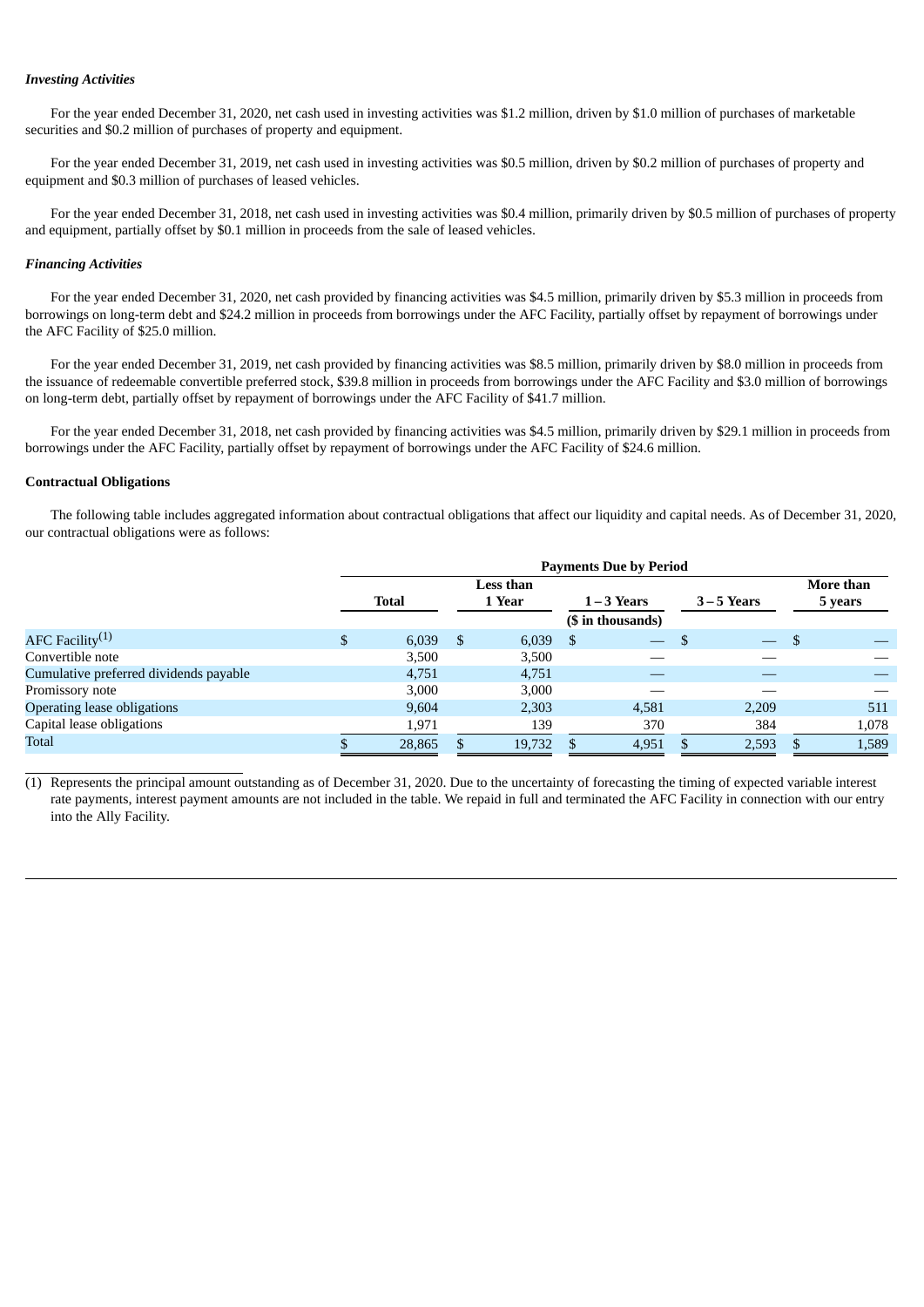On March 27, 2020, the U.S. federal government enacted the Coronavirus Aid, Relief, and Economic Security Act, or CARES Act, which includes a provision for the Paycheck Protection Program, or PPP, loans administered by the U.S. Small Business Administration. In April 2020, we entered into a promissory note as part of the PPP, the total outstanding amount of which, approximately \$1.75 million, was repaid in connection with the consummation of the Merger and the principal and interest payments of which are not included in the above table. The loans bore interest at a 1.0% annual rate.

#### **Off-Balance Sheet Arrangements**

We are not a party to any off-balance sheet arrangements, including guarantee contracts, retained or contingent interests, certain derivative instruments and variable interest entities that either have, or are reasonably likely to have, a current or future material effect on our consolidated financial statements.

## **Internal Control Over Financial Reporting**

Prior to the Merger, we were a private company with limited internal accounting personnel and other resources to address our internal control over financial reporting. In connection with the audits of our consolidated financial statements as of December 31, 2019 and 2018 and for the years in the three year period ended December 31, 2019, we and our independent registered public accounting firm identified a material weakness in our internal control over financial reporting, which remained unremediated as of December 31, 2020. As defined in the standards established by the Public Company Accounting Oversight Board, a "material weakness" is a deficiency, or combination of deficiencies, in internal control over financial reporting, such that there is a reasonable possibility that a material misstatement of the annual or interim financial statements will not be prevented or detected on a timely basis.

The material weakness identified relates to (i) our lack of sufficient accounting and financial reporting resources to address internal control over financial reporting and personnel with requisite knowledge and experience in application of U.S. GAAP and SEC rules, and (ii) general information technology controls in the areas of user access and program change-management over certain information technology systems that support the Company's financial reporting processes.

We are taking steps to remediate this material weakness through the implementation of appropriate segregation of duties, formalization of accounting policies and controls, hiring of Mr. Thomas W. Stoltz as our Chief Financial Officer and additional qualified accounting and finance personnel, including Mr. Robert Imhof, our interim Chief Financial Officer, as Senior Vice President of Finance & Accounting, and engagement of financial consultants to assist management with evaluation of vendors for a financial enterprise resource planning ("ERP") system and to enable the implementation of internal controls over financial reporting. We are also applying a more rigorous review of the monthly financial reporting processes to ensure that the performance of the control is evidenced through appropriate documentation that is consistently maintained and evaluating necessary changes to our formalized process to ensure key controls are identified, the control design is appropriate and the necessary evidentiary documentation is maintained throughout the process. We also plan to implement certain accounting systems to automate manual processes.

Except as disclosed above, there were no changes in our internal control over financial reporting that occurred during the years ended December 31, 2020 or 2019 that have materially affected, or are reasonably likely to materially affect, our internal control over financial reporting.

Although we have developed and implemented a plan to remediate the material weakness and believe, based on our evaluation to date, that the material weakness will be remediated in a timely fashion, we cannot assure you that this will occur within a specific timeframe. The material weakness will not be remediated until all necessary internal controls have been designed, implemented, tested and determined to be operating effectively. In addition, we may need to take additional measures to address the material weakness or modify the planned remediation steps, and we cannot be certain that the measures we have taken, and expect to take, to improve our internal controls will be sufficient to address the issues identified, to ensure that our internal controls are effective or to ensure that the identified material weakness will not result in a material misstatement of our consolidated financial statements. Moreover, we cannot assure you that we will not identify additional material weaknesses in our internal control over financial reporting in the future. Until we remediate the material weakness, our ability to record, process and report financial information accurately, and to prepare financial statements within the time periods specified by the rules and forms of the SEC, could be adversely affected.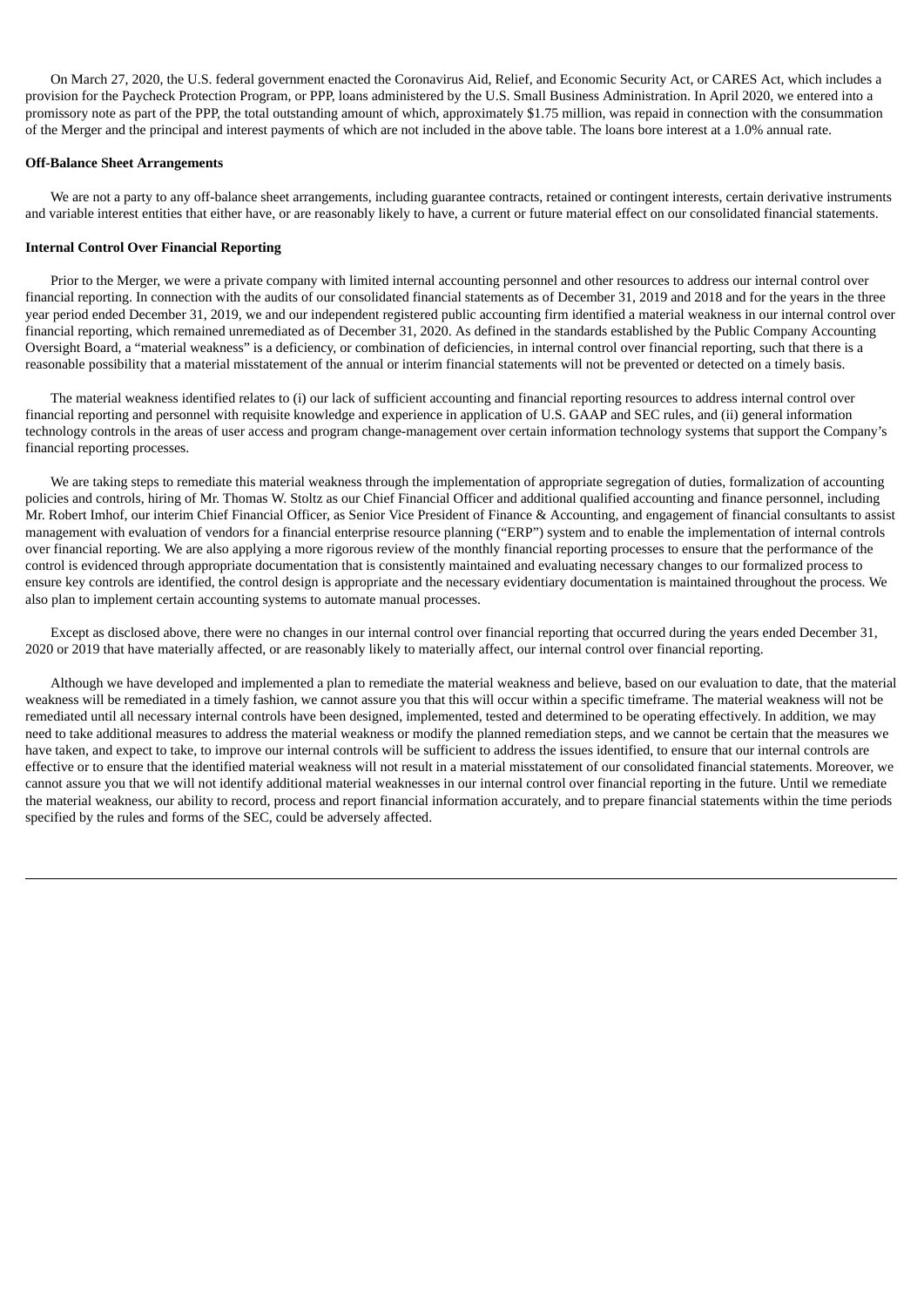The process of designing and implementing an effective financial reporting system is a continuous effort that requires us to anticipate and react to changes in our business and the economic and regulatory environments and to expend significant resources to maintain a financial reporting system that is adequate to satisfy our reporting obligations. See "Risk Factors - Risks Related to Our Business - If we fail to implement and maintain an effective system of internal control to remediate our material weakness over financial reporting, we may be unable to accurately report our results of operations, meet our reporting obligations as a public company or prevent fraud, and investor confidence and the trading prices of our securities may be materially and *adversely affected*" in our Annual Report on Form 10-K.

As a company with less than \$1.07 billion in revenue for our last fiscal year that has not issued more than \$1 billion in non-convertible debt in the past three years, we qualify as an "emerging growth company" pursuant to the JOBS Act. An emerging growth company may take advantage of specified reduced reporting and other requirements that are otherwise applicable generally to public companies. These provisions include exemption from the auditor attestation requirement under Section 404 of the Sarbanes-Oxley Act of 2002 in the assessment of the emerging growth company's internal control over financial reporting. The JOBS Act also provides that an emerging growth company does not need to comply with any new or revised financial accounting standards until such date that a private company is otherwise required to comply with such new or revised accounting standards. We will attempt to elect to take advantage of such exemptions. However, pursuant to Section 404 and the related rules adopted by the SEC, we, as a public company, will be required to maintain adequate internal control over financial reporting and include our management's assessment of the effectiveness of our company's internal control over financial reporting in our annual report.

#### **Critical Accounting Policies and Estimates**

The preparation of financial statements in conformity with accounting principles generally accepted in the United States requires our management to make estimates and assumptions that affect the reported amounts of assets and liabilities in our consolidated financial statements and the related notes and the disclosure of contingent assets and liabilities at the date of the consolidated financial statements and related notes and the reported amounts of revenues and expenses during the reporting period. Management evaluates its accounting policies, estimates and judgments on an on-going basis. Management bases its estimates and judgments on historical experience and various other factors that are believed to be reasonable under the circumstances. Actual results may differ from these estimates under different assumptions and conditions.

Critical accounting policies are those policies that management believes are very important to the portrayal of our financial position and results of operations, and that require management to make estimates that are difficult, subjective or otherwise complex. Based on these criteria, management has identified the following critical accounting policies:

#### *Revenue*

We recognize revenue upon transfer of control of goods or services to customers, in an amount that reflects the consideration to which we expect to be entitled in exchange for those goods or services. Control passes to the retail and wholesale vehicle sales customer when the title is delivered to the customer, who then assumes control of the vehicle.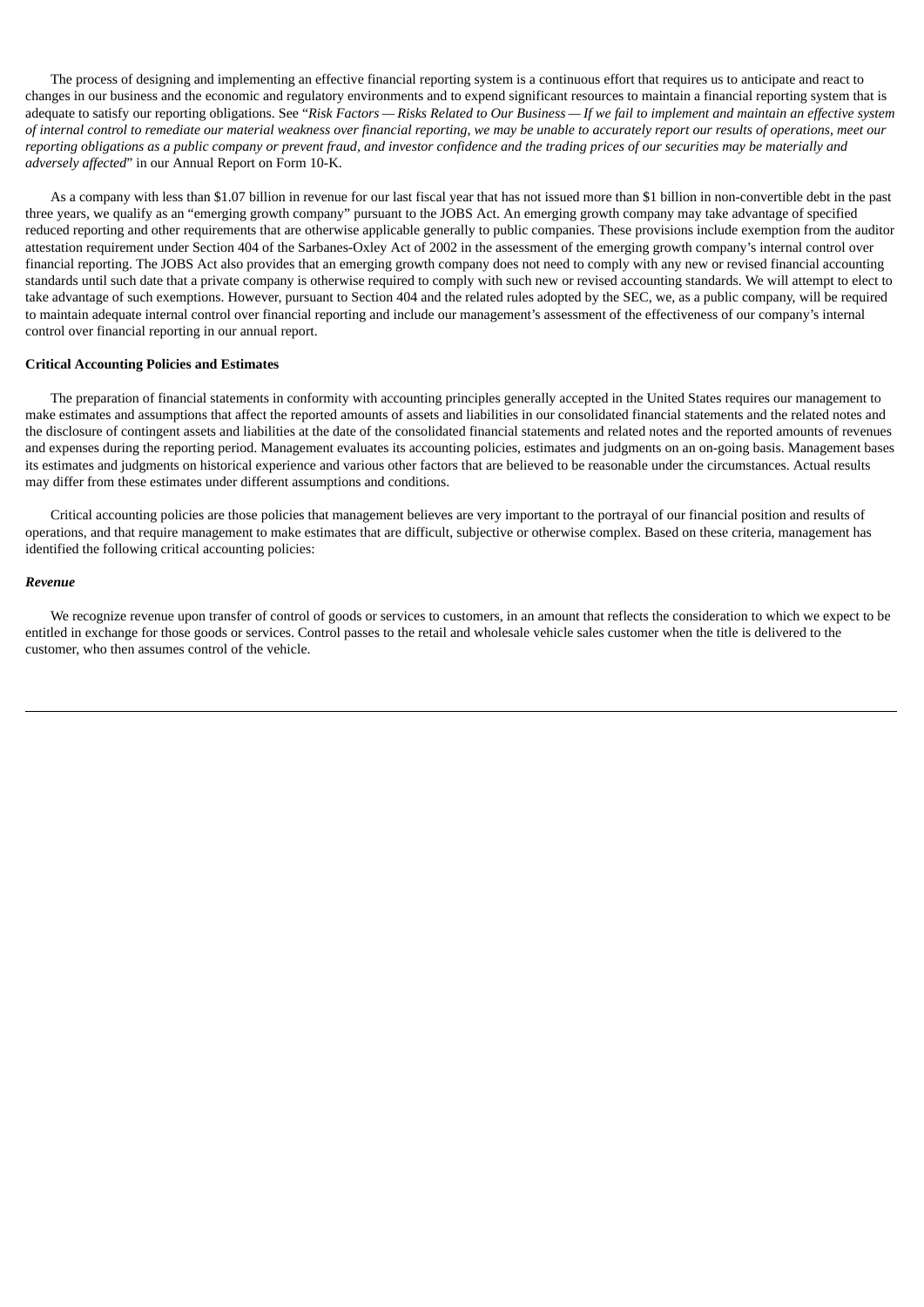#### *Retail Vehicle Sales*

We sell used vehicles to our retail customers through our hubs in various cities. The transaction price for used vehicles is a fixed amount as set forth in the customer contract. Customers frequently trade-in their existing vehicle to apply toward the transaction price of a used vehicle. Trade-in vehicles represent noncash consideration which we measure at estimated fair value of the vehicle received on trade. We satisfy our performance obligation and recognize revenue for used vehicle sales at a point in time when the title to the vehicle passes to the customer, at which point the customer controls the vehicle. The revenue recognized by CarLotz includes the agreed upon transaction price, including any service fees. Revenue excludes any sales taxes, title and registration fees, and other government fees that are collected from customers.

We receive payment for used vehicle sales directly from the customer at the time of sale or from third-party financial institutions within a short period of time following the sale if the customer obtains financing.

Our return policy allows customers to initiate a return during the first three days or 500 miles after delivery, whichever comes first. If the vehicle is returned, the sale and associated revenue recognition is reversed, and the vehicle is treated as a purchase of inventory.

## *Wholesale Vehicle Revenue*

We sell vehicles through wholesalers, primarily at auction. These vehicles sold to wholesalers are primarily acquired from customers who trade-in their existing vehicles as part of a retail vehicle sale as described above or, from consignors, which do not meet our quality standards, or which remain unsold at the end of the consignment period. We satisfy our performance obligation and recognize revenue for wholesale vehicle sales at a point in time when the vehicle is sold at auction or directly to a wholesaler.

### *Finance and Insurance*

We provide retail vehicle buyers with options for financing, insurance and extended warranties. Extended warranties sold beginning January 1, 2019 are serviced by a company owned by a significant shareholder of the Company. All other services are provided by unrelated third-party vendors, and we have agreements with each of these vendors giving us the right to offer such services.

When a buyer selects a service from these providers, we earn a commission based on the actual price paid or financed. We concluded that we are an agent for these transactions because we do not control the products before they are transferred to the customer. Accordingly, we recognize commission revenue at the time of sale.

#### *Lease Income, net*

When a retail vehicle customer requests a vehicle lease, we obtain an operating lease from a third party lessor and then enter into a corresponding lease with our customer. The corresponding leases have terms that are identical except for the interest rate. We receive a rate of interest higher from our customer than the rate we pay to the third party lessor. We have determined that we are an agent in the transaction and recognize the difference in interest rate over the course of the lease.

#### *Valuation of Inventory*

All inventories, which are comprised of vehicles and parts held, for sale are reported at the lower of cost of net realizable value. Cost of vehicle inventory is determined on a specific identification basis. Vehicles held on consignment are not recorded in our inventory balance, as title on those vehicles, as well as the principal risks of ownership, remain with the consignors until a customer purchases the vehicle and the vehicle is delivered.